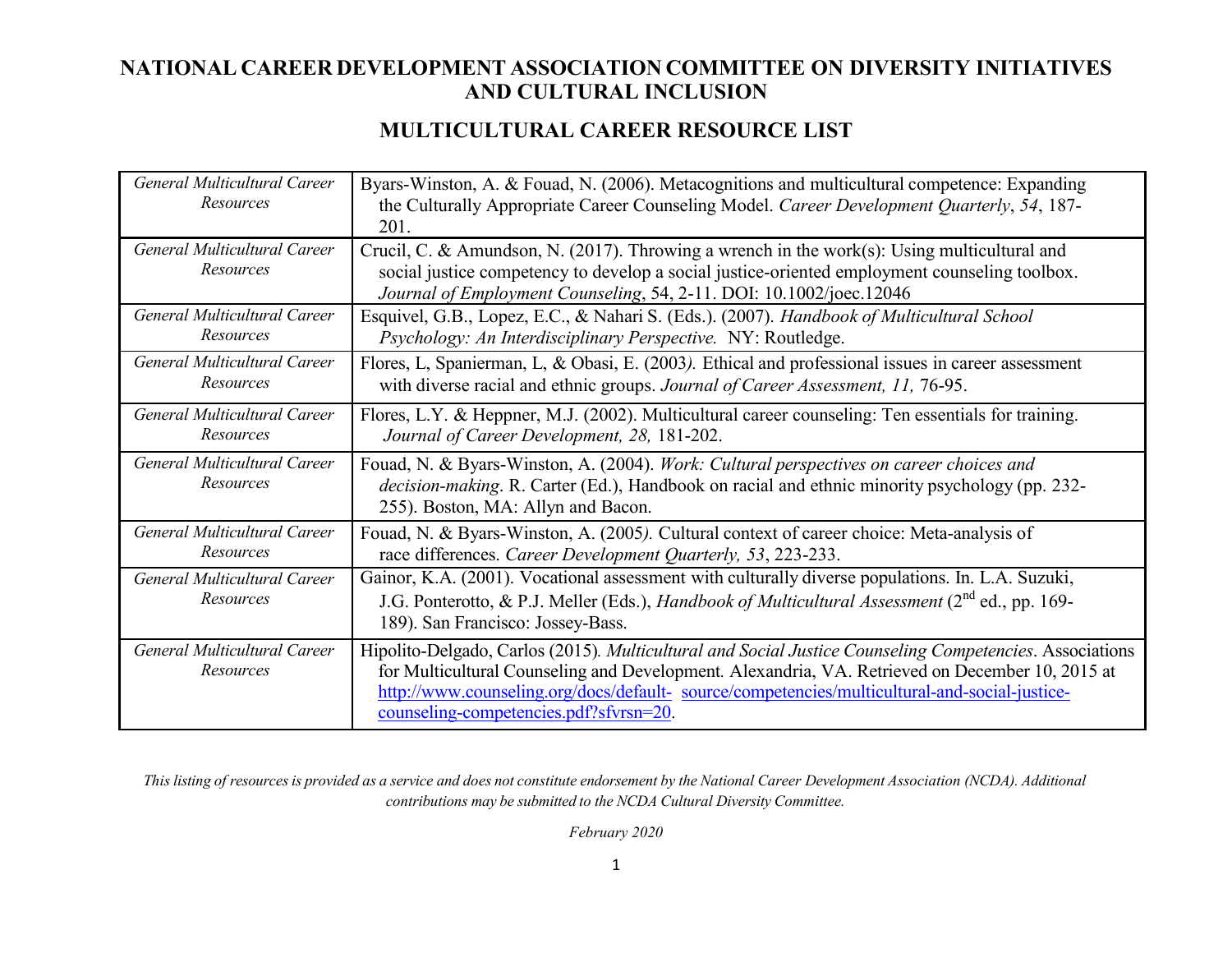#### **MULTICULTURAL CAREER RESOURCE LIST**

| General Multicultural Career<br>Resources | Osborn, D.S., Howard, D.K., & Leierer, S.J. (2007). The effect of a career development course on<br>the dysfunctional career thoughts of racially and ethnically diverse college freshmen. Career<br>Development Quarterly, 55, 365-377.                                                 |
|-------------------------------------------|------------------------------------------------------------------------------------------------------------------------------------------------------------------------------------------------------------------------------------------------------------------------------------------|
| General Multicultural Career              | Ponterotto, J., Rivera, L., & Sueyoshi, L. (2000). The Career-in-Culture Interview: A semi-structured                                                                                                                                                                                    |
| Resources                                 | protocol for the cross-cultural intake interview. Career Development Quarterly, 4, 85-96.                                                                                                                                                                                                |
| General Multicultural Career              | Ponterotto, J.G., Casas, J.M., Suzuki, L.A. & Alexander, C.M. (Eds.). (2001). Handbook of                                                                                                                                                                                                |
| Resources                                 | multicultural counseling. Thousand Oaks, CA: Sage.                                                                                                                                                                                                                                       |
| General Multicultural Career              | Sue, D.W. & Sue, D. (2007). Counseling the culturally diverse: Theory and practice. $(5^{th}$ ed.).                                                                                                                                                                                      |
| Resources                                 | Indianapolis, IN: Wiley.                                                                                                                                                                                                                                                                 |
| General Multicultural Career<br>Resources | Worthington, R.L., Flores, L.Y., & Navarro, R.L. (2005). Career development in context: Research<br>with people of color. In S.D. Brown & R.W. Lent (Eds.), Career development and counseling:<br>Putting theory and research to work (pp.225-252). Hoboken, NJ: John Wiley & Sons, Inc. |
| General Multicultural Career              | Young, R.A., Marshall, S.K., & Valach, L. (2007). Making career theories more culturally                                                                                                                                                                                                 |
| Resources                                 | sensitive: implications for counseling. Career Development Quarterly, 56, 4-18.                                                                                                                                                                                                          |
| General Multicultural Career              | Zunker, Vernon G. (2006). Career counseling: A holistic approach. (7th ed.). USA: Thompson/Brooks                                                                                                                                                                                        |
| Resources                                 | Cole.                                                                                                                                                                                                                                                                                    |
| Workplace                                 | Ayoko, O. & Härtel, C. (2006). Cultural diversity and leadership: A conceptual model of<br>leader intervention in conflict events in culturally heterogeneous workgroups. Cross Cultural<br>Management: An International Journal, 13(4) 345-360.                                         |
| Workplace                                 | Barak, M. (2000). The inclusive workplace: An ecosystem approach to diversity Management.<br>Social Work, 45(4) 339-352.                                                                                                                                                                 |
| Workplace                                 | Clements, P., & Jones, J. (2007). The diversity training handbook: A practical Guide to<br>understanding and changing attitudes $(2^{nd}$ ed.). Philadelphia: Kogan page.                                                                                                                |

This listing of resources is provided as a service and does not constitute endorsement by the National Career Development Association (NCDA). Additional *contributions may be submitted to the NCDA Cultural Diversity Committee.*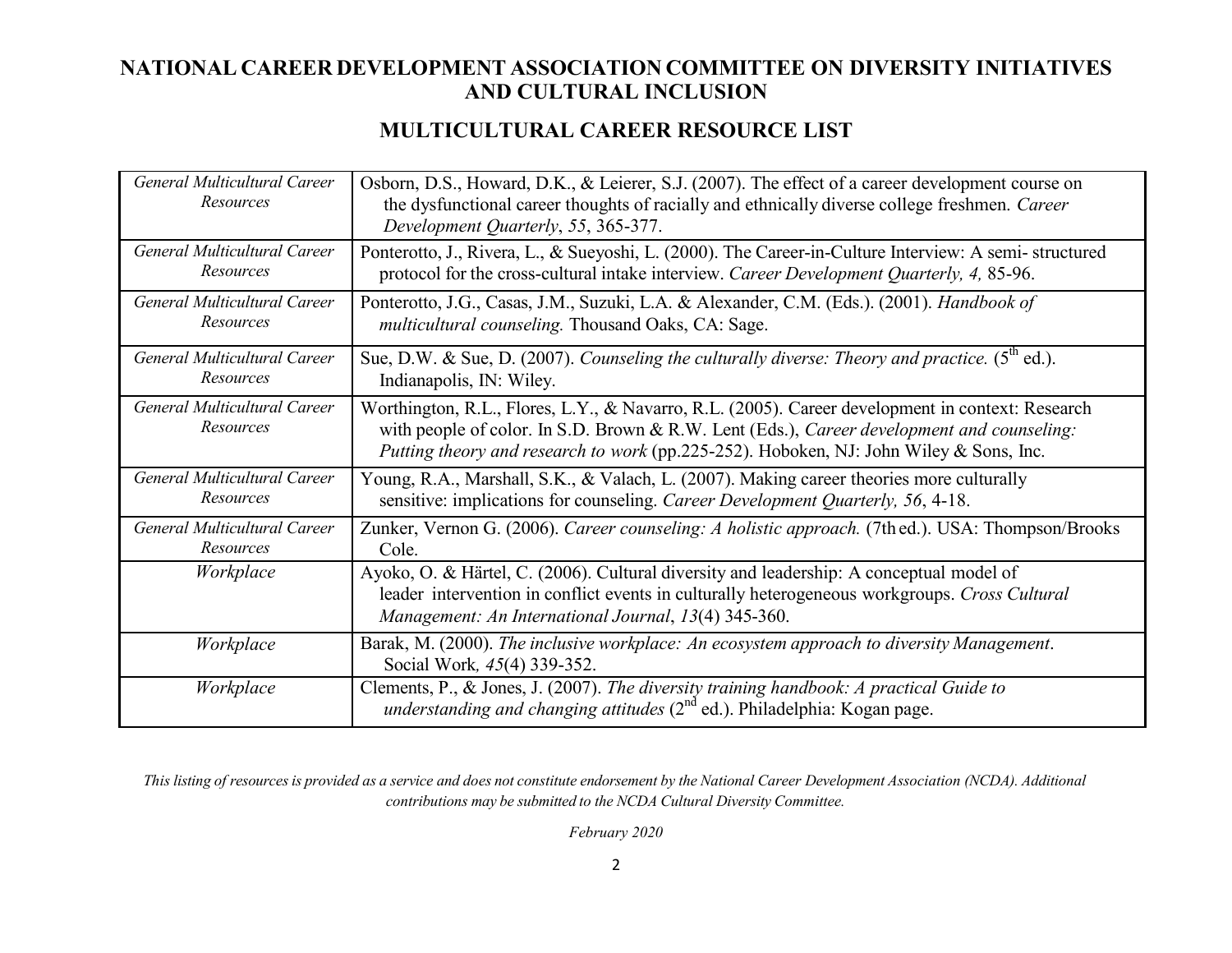#### **MULTICULTURAL CAREER RESOURCE LIST**

| Workplace | Cohen, E. (2006) Practicing diversity multi-dimensionally. Training, 43(10), 48.                                                                                                                                                                                                                           |
|-----------|------------------------------------------------------------------------------------------------------------------------------------------------------------------------------------------------------------------------------------------------------------------------------------------------------------|
| Workplace | Felsberg, E. (2005). Implementing diversity initiatives. Employment Relations Today, 31(4) 81-85.                                                                                                                                                                                                          |
| Workplace | Friedman, H., &Amoo, T. (2007). Workplace diversity: The key to survival and growth.<br>Retrieved on May 2, 2007 at http://www.westga.edu/~bquest/2002/diversity.htm.                                                                                                                                      |
| Workplace | Kaminsky, A. (2001) Training and development needed for successful diversity plan. Canadian<br>HR Reporter, 14(22) 7-11.                                                                                                                                                                                   |
| Workplace | Pooley, R. (2005). When cultures collide. Management Services, 49(1) 28-31.                                                                                                                                                                                                                                |
| Workplace | Roadmap to Communicating Knowledge Essential for the Indus Trial environment: State of the Art<br>of E-learning. (ROCKET: European Union's (EU) Information Societies Technology (IST)<br>Programme). Retrieved on May 2, 2007 at http://rocket.vub.ac.be/public_drafts/ROCKET-<br>$D2.2$ -final-v1.pdf.   |
| Workplace | Vance, C. (2006). Strategic upstream and downstream considerations for effective global<br>performance management. International Journal of Cross Cultural Management, 6(1) 37-<br>56.                                                                                                                     |
| Workplace | Waters, V. (2004). Cultivate corporate culture and diversity. Nursing Management, 35(1) 36-38.                                                                                                                                                                                                             |
| Workplace | Wentling, T., Waight, C., Gallaher, J., La Fleur, J., Wang, C., & Kanfer, A. (2000). E-learning-A<br>Review of the Literature. Knowledge and Learning Systems Group (NCSA: University of<br>Illinois at Urbana-Champaign). Retrieved May 2, 2007 at<br>http://learning.ncsa.uiuc.edu/papers/elearnlit.pdf. |

This listing of resources is provided as a service and does not constitute endorsement by the National Career Development Association (NCDA). Additional *contributions may be submitted to the NCDA Cultural Diversity Committee.*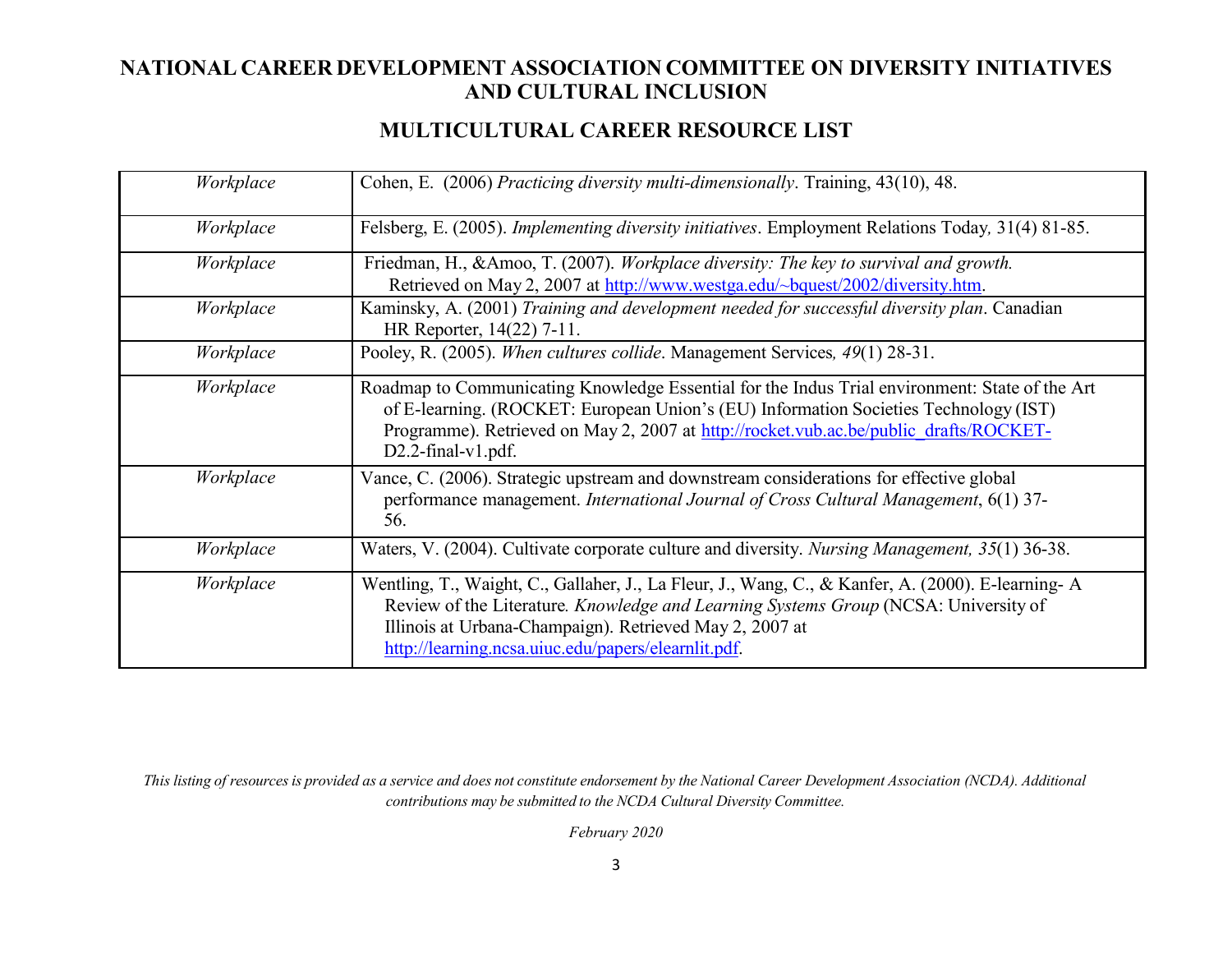### **MULTICULTURAL CAREER RESOURCE LIST**

### **Race & Ethnicity**

Г

| <b>AFRICAN AMERICANS</b> |                                                                                                                                                                                                                                                                                                                                                                                   |
|--------------------------|-----------------------------------------------------------------------------------------------------------------------------------------------------------------------------------------------------------------------------------------------------------------------------------------------------------------------------------------------------------------------------------|
| African Americans        | Bounds, P. S. (2017). Contextual factors related to African American adolescent<br>career development. Career Development Quarterly, 65,131-144. Retrieved from<br>https://doi.org/10.1002/cdq.12087                                                                                                                                                                              |
| African Americans        | Byars-Winston, A. (2006). Racial ideology in the prediction of social cognitive career<br>variables in Black undergraduates. Journal of Vocational Behavior. 69, 134-148.                                                                                                                                                                                                         |
| African Americans        | Carter, R.T., & Constantine, M.G. (2000). Career maturity, life role salience, and racial/ethnic<br>identity among Black and Asian American college students. Journal of Career Assessment,<br>8, 173-187.                                                                                                                                                                        |
| African Americans        | Constantine, M.G., Smith, L., Redington, R.M., & Owens, D. (2008). Racial Microaggressions<br>Against Black Counseling and Counseling Psychology Faculty: A Central Challenge in Multicultural<br>Counseling Movement. Journal of Counseling and Development, 86, 348-355.                                                                                                        |
| African Americans        | Grimmett, M. A. (2010). Brothers in excellence: An empowerment model for the career development of<br>African American boys. Journal of Humanistic Counseling, Education & Development, 49(1), 73-83.<br>https://doi-org.lscsproxy.lonestar.edu/10.1002/j.2161-1939.2010.tb00088.x                                                                                                |
| African Americans        | Harris, P., Mayes, R.D., Vega, D., & Hines, E.M. (2016). Reaching higher: College and career readiness<br>for African American males with learning disabilities. Journal of African American Males in<br><i>Education</i> , 7, 52-69. Retrieved from http://journalofafricanamericanmales.com/wp-<br>content/uploads/2016/05/5-Harris-et-al-2016-College-and-Career-Readiness.pdf |

This listing of resources is provided as a service and does not constitute endorsement by the National Career Development Association (NCDA). Additional *contributions may be submitted to the NCDA Cultural Diversity Committee.*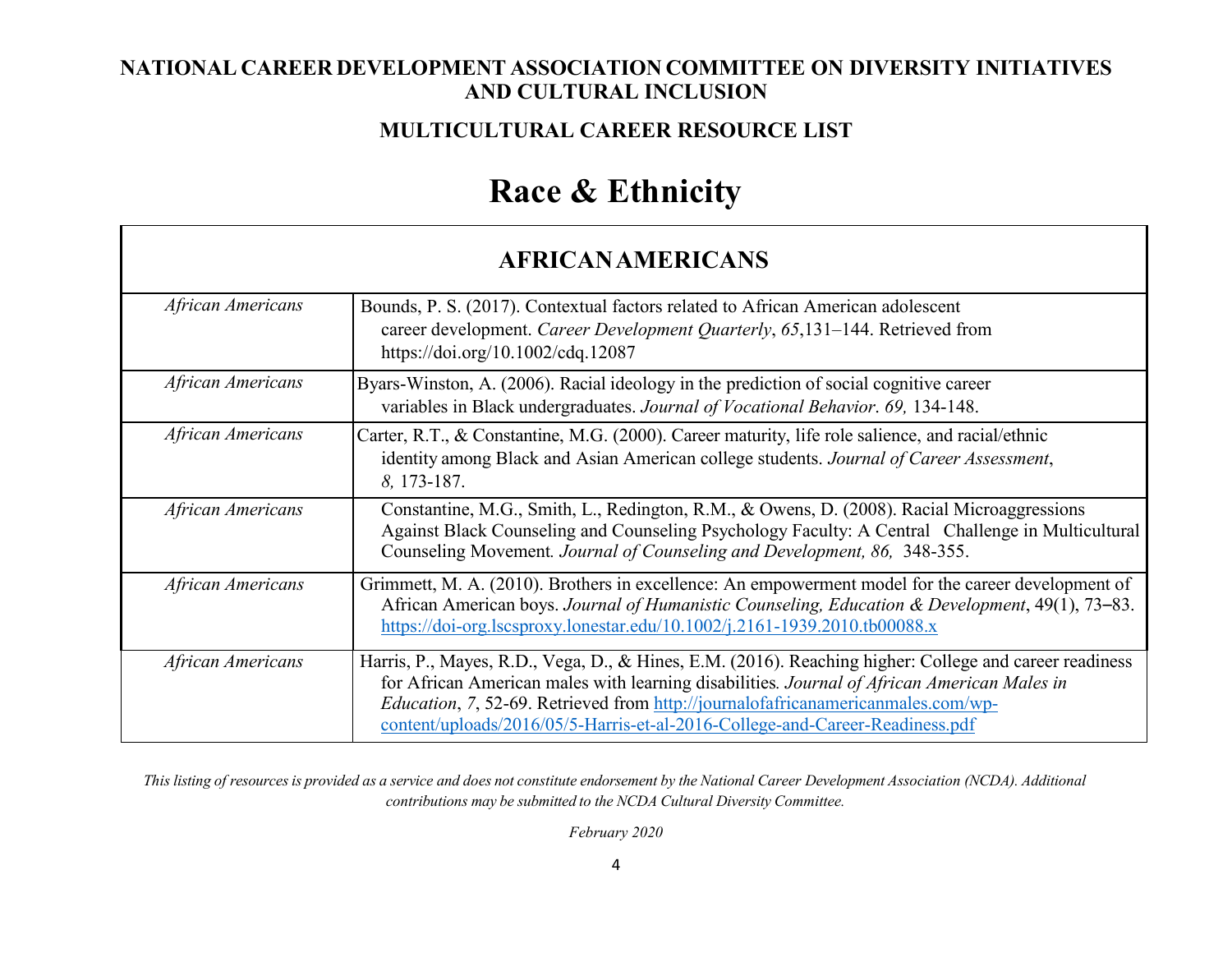#### **MULTICULTURAL CAREER RESOURCE LIST**

| African Americans | Mpofu, E., & Harley, D. A. (2006). Racial and disability identity: Implications for the career<br>counseling of African Americans with disabilities. Rehabilitation Counseling Bulletin, 50(1),<br>14-23. https://doi-org.lscsproxy.lonestar.edu/10.1177/00343552060500010301 |
|-------------------|-------------------------------------------------------------------------------------------------------------------------------------------------------------------------------------------------------------------------------------------------------------------------------|
| African Americans | Pearson, S.M., & Bieschke, K.J. (2001). Succeeding against the odds: An examination of familial<br>influences on the career development of professional African American women. Journal of<br>Counseling Psychology, 48, 301-309.                                             |
| African Americans | Smith, W.A., Hung, M., & Franklin, J.D. (2011). Racial battle fatigue and the MisEducation of Black<br>men: Racial microaggressions, societal problems, and environmental stress. The Journal of Negro<br><i>Education, 80(1), 63-82.</i>                                     |
| African Americans | Stipanovic, N., & Woo, H. (2017). Understanding African American students' experiences in stem<br>education: an ecological systems approach. Career Development Quarterly, 65, 192-206. Retrieved<br>from https://doi.org/10.1002/cdq.12092                                   |
| African Americans | Sue, D.W., Nadal, K.L., Capodilupo, C.M., Lin, A.I., Torino, G.C., & Rivera, D.P. (2008). Racial<br>Microaggressions Against Black Americans: Implications for Counseling. Journal of Counseling &<br>Development, 86(3), 330-38.                                             |
| African Americans | Trusty, J. (2002). African American's educational expectations: Longitudinal causal models for women<br>and men. Journal of Counseling and Development, 80, 332-345.                                                                                                          |
| African Americans | Walsh, W.B., Bingham, R.P., Brown, M.T., & Ward, C. (Eds.). (2001). Career counseling for African<br>Americans. Mahwah, New Jersey: Lawrence Erlbaum Associates, Inc                                                                                                          |
| African Americans | William A. Smith, Man Hung, and Jeremy D. Franklin (2011). Between Hope and Racial Battle<br>Fatigue: African American Men and Race-Related Stress. The Journal of Black Masculinity 2.1                                                                                      |
| African Americans | William A. Smith, Walter R. Allen and Lynette L. Danley (2007). American Behavioral Scientist 551<br>"Assume the PositionYou Fit the Description" Psychosocial Experiences and Racial Battle<br>Fatigue Among African American Male College Students. 51(4), 551-578          |

This listing of resources is provided as a service and does not constitute endorsement by the National Career Development Association (NCDA). Additional *contributions may be submitted to the NCDA Cultural Diversity Committee.*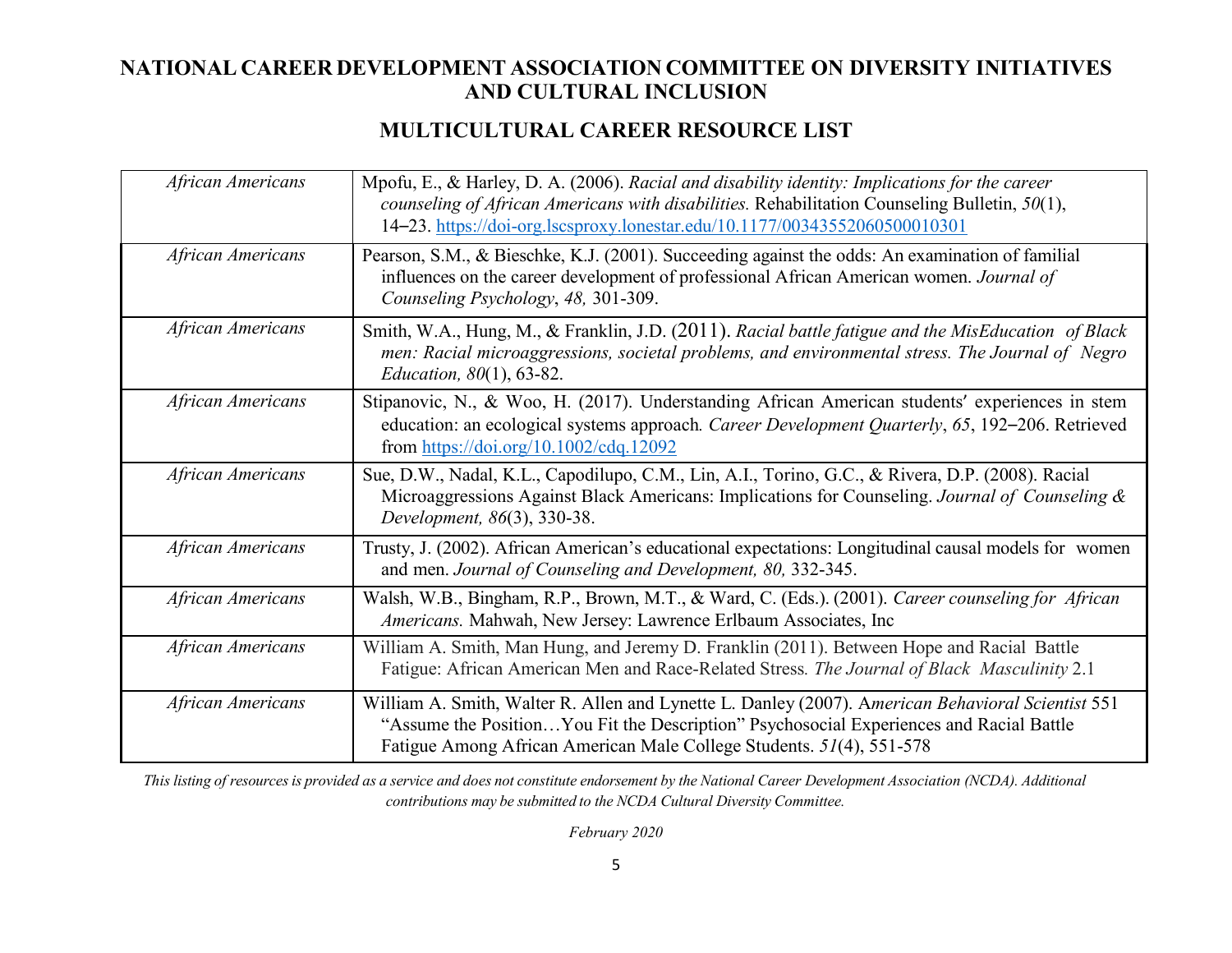#### **MULTICULTURAL CAREER RESOURCE LIST**

| <b>ASIAN AMERICANS</b> |                                                                                                                                                                                                                                                                   |
|------------------------|-------------------------------------------------------------------------------------------------------------------------------------------------------------------------------------------------------------------------------------------------------------------|
| Asian Americans        | Henderson, S., & Chan, A. (2005). Career happiness among Asian Americans: The<br>interplay between individualism and interdependence. Journal of Multicultural<br>Counseling and Development, 33, 180-192.                                                        |
| Asian Americans        | Kim, B. & Atkinson, D. (2002). Asian American client adherence to Asian cultural values,<br>counselor expression of cultural values, counselor ethnicity, and career counseling process.<br>Journal of Counseling Psychology, 49(1), 3-13.                        |
| <b>Asian Americans</b> | Kim, B. (2007). Adherence to Asian and European American cultural values and toward<br>seeking professional psychological help among Asian American college students. Journal<br>of Counseling Psychology, 54(4), 474-480.                                        |
| Asian Americans        | Kim, B., Li, L., Liang, C. (2003). Effects of Asian American client adherence to Asian<br>cultural values, session goal, and counselor emphasis of client expression on career<br>counseling process. Journal of Counseling Psychology, 49(3), 342-354.           |
| Asian Americans        | Larson, L. Wei, M., Wu, T., Borgen, F., Bailey, D. (2007). Discriminating among educational<br>majors and career aspirations in Taiwanese undergraduates: The contribution of<br>personality and self-efficacy. Journal of Counseling Psychology, 54(4), 395-408. |
| <b>Asian Americans</b> | Leong, F. (2002). Challenges for career counseling in Asia: Variations in cultural accommodation. Career<br>Development Quarterly, 50, 277-284.                                                                                                                   |

This listing of resources is provided as a service and does not constitute endorsement by the National Career Development Association (NCDA). Additional *contributions may be submitted to the NCDA Cultural Diversity Committee.*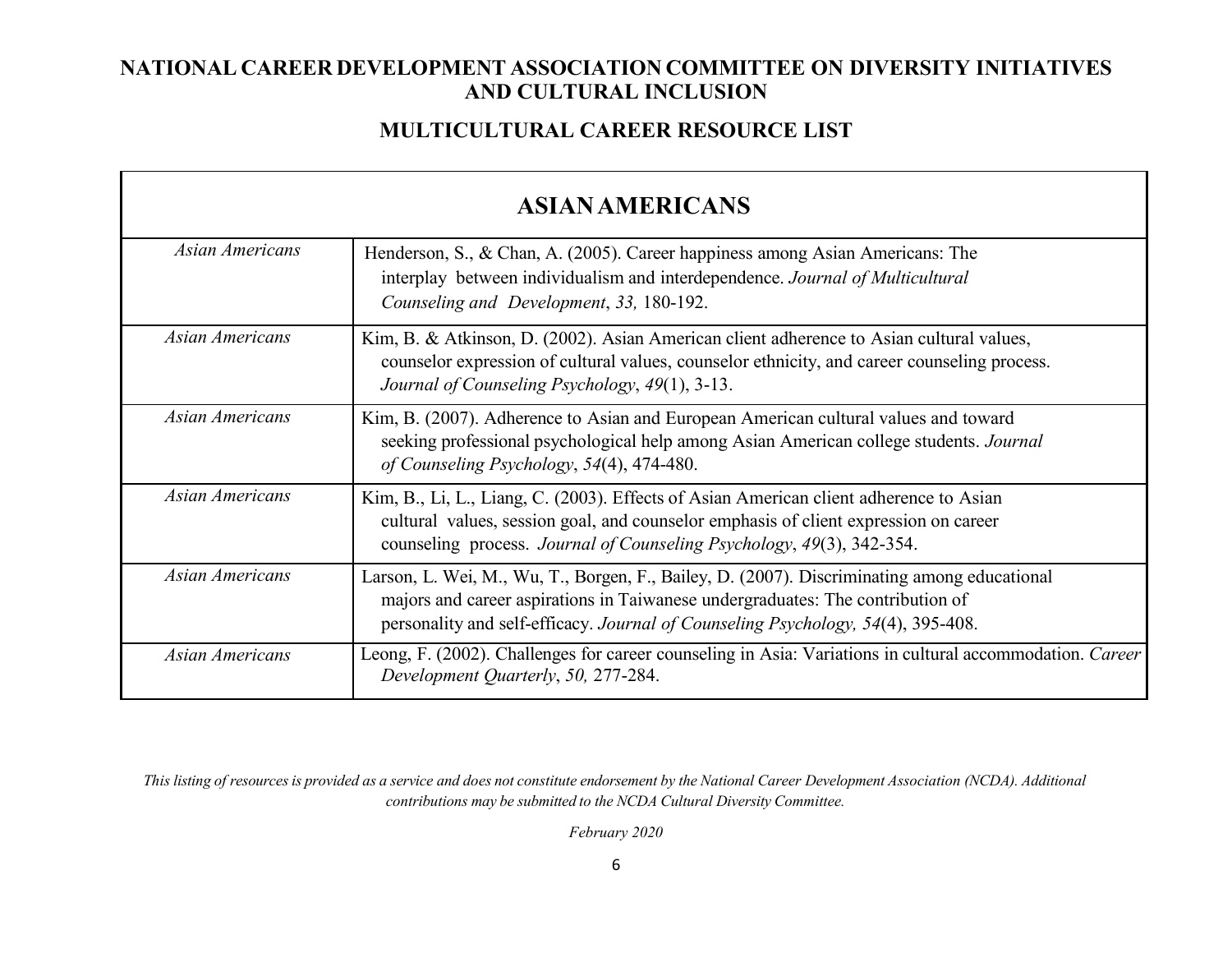#### **MULTICULTURAL CAREER RESOURCE LIST**

| Asian Americans        | Li, L., Kim, B., O'Brien, K. (2007). An analogue study of the effects of Asian cultural values and<br>counselor multicultural competence on counseling process. Psychotherapy: Theory, Research, Practice,<br>Training, 44(1), 90-95.                       |
|------------------------|-------------------------------------------------------------------------------------------------------------------------------------------------------------------------------------------------------------------------------------------------------------|
| <b>Asian Americans</b> | Liu, W. & Iwamoto, D. (2006). Asian American Men's Gender Role Conflict: The role of Asian values,<br>self-esteem, and psychological distress. Psychology of Men & Masculinity, 7(3), 153-164.                                                              |
| Asian Americans        | Lowe, S. (2005). Integrating collectivist values into career counseling with Asian Americans: A test of<br>cultural responsiveness. Journal of Multicultural Counseling and Development, 33, 134-145.                                                       |
| Asian Americans        | Nguyen, A., Huynh, Q., & Lonergan-Garwick, J. (2007). The role of acculturation in the mentoring-career<br>satisfaction model for Asian/Pacific Islander American university faculty. Cultural Diversity and Ethnic<br>Minority Psychology, 13(4), 295-303. |
| <b>Asian Americans</b> | Okubo, Y. Yeah, C.J., Lin, P., Fujita, K. & Shea, J.M. (2007). The career decision-making process of<br>Chinese American youth. Journal of Counseling & Development, 85, 440-449.                                                                           |
| <b>Asian Americans</b> | Shea, M., Ma, P.W., & Yeh, C.J. (2007). Development of a culturally specific career exploration group for<br>urban Chinese immigrant youth. Career Development Quarterly, 56, 62-73.                                                                        |
| <b>Asian Americans</b> | Wei, M., Heppner, P., Mallen, M., Ku, T., Liao, K., & Wu, T. (2007). Acculturative stress, perfectionism,<br>years in the United States, and depression among Chinese international students. Journal of Counseling<br>Psychology, 54(4), 385-394.          |
| Asian Americans        | Wester, S., Kuo, B., & Vogel, D. (2006). Multicultural coping: Chinese Canadian adolescents, Male<br>Gender Role Conflict, and Psychological Distress, 7(2), 83-100.                                                                                        |

This listing of resources is provided as a service and does not constitute endorsement by the National Career Development Association (NCDA). Additional *contributions may be submitted to the NCDA Cultural Diversity Committee.*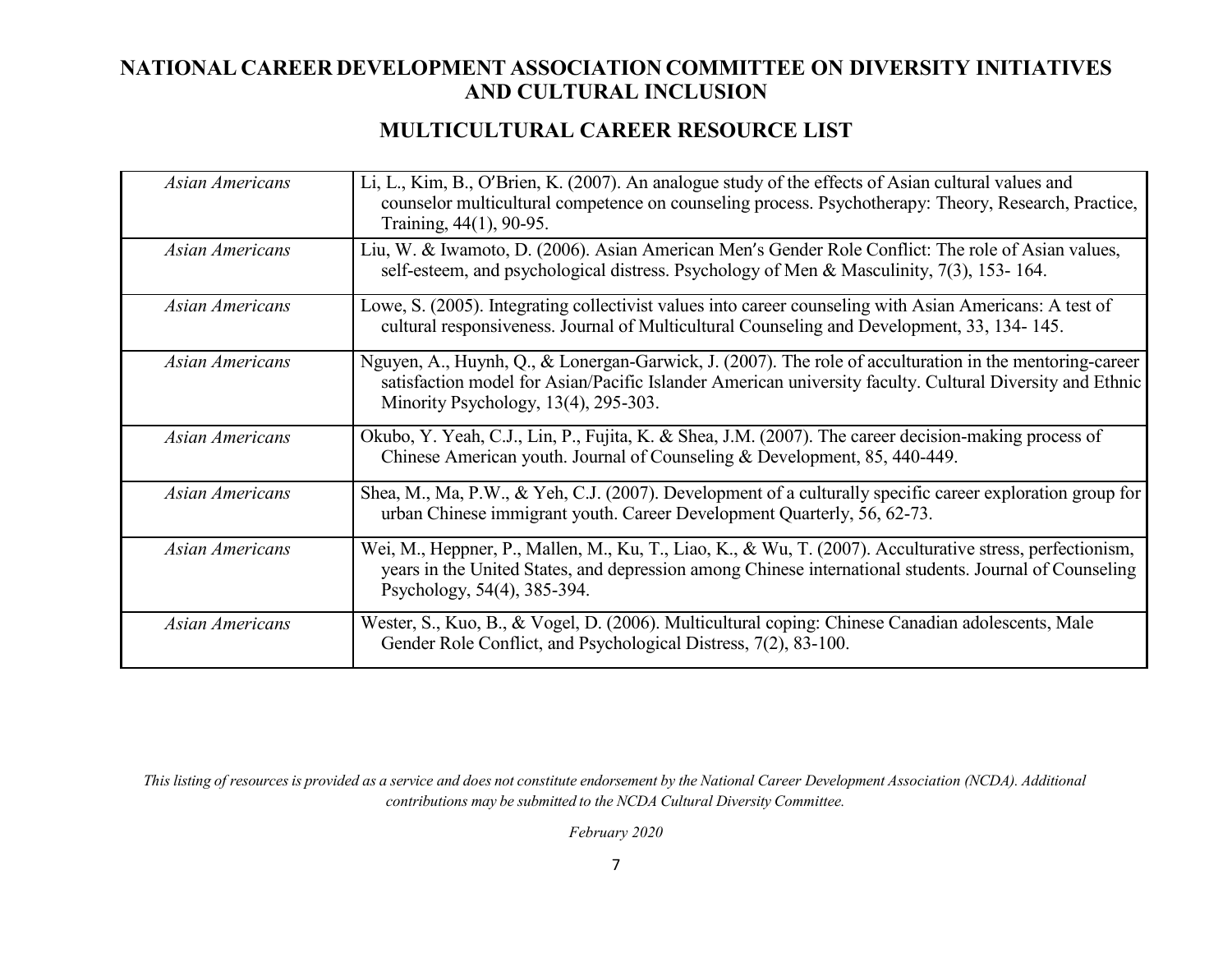### **MULTICULTURAL CAREER RESOURCE LIST**

 $\mathsf T$ 

|                         | <b>LATINXAMERICANS</b>                                                                                                                                                                                                                                                    |  |
|-------------------------|---------------------------------------------------------------------------------------------------------------------------------------------------------------------------------------------------------------------------------------------------------------------------|--|
| Latinx Americans        | Flores, L.Y. & O'Brien, K.M. (2002). The career development of Mexican American adolescent<br>women: A test of Social Cognitive Career Theory. Journal of Counseling Psychology, 49, 14-27.                                                                               |  |
| Latinx Americans        | Gomez, M.J., Fassinger, R.E., Prosser, J., Cooke, K., Mejia, B., & Luna, J. (2001). <i>Voces abriendo</i><br>caminos (voices forging paths): A qualitative study of the career development of notable<br>Latinas. Journal of Counseling Psychology, 48, 286-300.          |  |
| Latinx Americans        | Mann, M. & Bombela-Tobias, R.M. (2005). The complete job search guide for Latinos.<br>Happauge, NY: Baron's Educational Series, Inc.                                                                                                                                      |  |
| <b>Latinx Americans</b> | Rivera, L.M., Chen, E.C., Flores, L.Y., Blumberg, F., & Ponterotto, J.G. (2007). The effects of<br>perceived barriers, role models, and acculturation on the career self-efficacy and career<br>consideration of Hispanic women. Career Development Quarterly, 56, 47-61. |  |
| Latinx Americans        | Storlie, C.A. (2016). Exploring school counselor advocacy in the career development of<br>undocumented Latino youth. Journal for Social Action in Counseling and Psychology. 8, 70-<br>89. Retrieved from https://openjournals.bsu.edu/jsacp/article/view/301             |  |
| Latinx Americans        | Tan, A., Fujioka, Y., Bautista, D., Maldonado, R., Tan, G., & Wright, L. (2000). Influence of<br>television use and parental communication on educational aspirations of Hispanic children.<br>Howard Journal of Communications, 11, 107-125.                             |  |

This listing of resources is provided as a service and does not constitute endorsement by the National Career Development Association (NCDA). Additional *contributions may be submitted to the NCDA Cultural Diversity Committee.*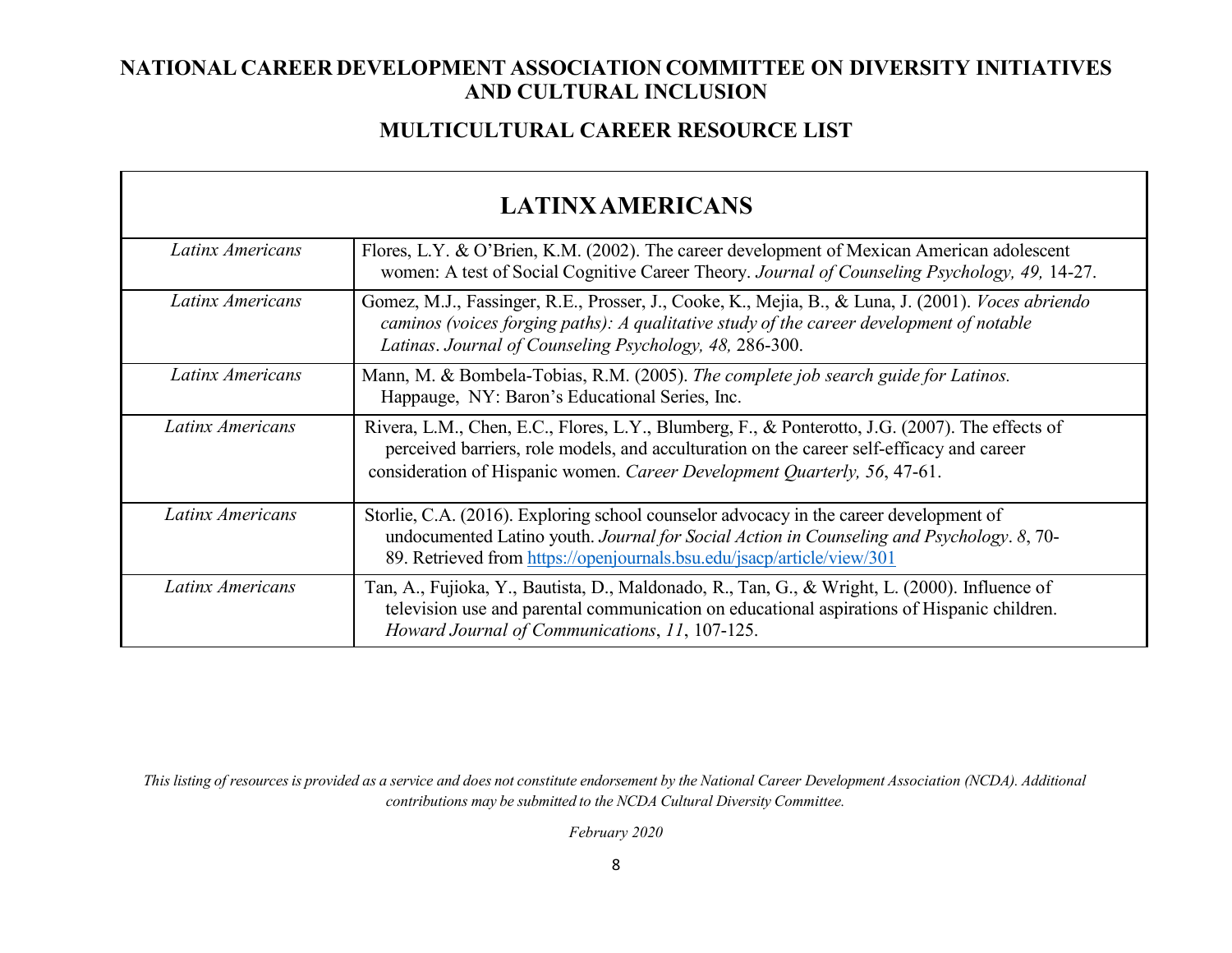#### **MULTICULTURAL CAREER RESOURCE LIST**

Г

|                         | <b>NATIVE AMERICANS</b>                                                                                                                                                                                                                                                              |  |
|-------------------------|--------------------------------------------------------------------------------------------------------------------------------------------------------------------------------------------------------------------------------------------------------------------------------------|--|
| <i>Native Americans</i> | Brown, C., & Lavish, L.A. (2006). Career assessment with Native Americans: Role salience and career<br>decision-making self-efficacy. Journal of Career Assessment, 14(1), 116-129.                                                                                                  |  |
| <b>Native Americans</b> | Garrett, M.T. & Barret, B. (2003). Two Spirit: counseling Native American gay, lesbian, and bisexual<br>people. Journal of Multicultural Counseling and Development, 31, 131-142.                                                                                                    |  |
| <b>Native Americans</b> | Gloria, A.M., & Robinson Kurpius, S.E. (2001). Influences of self-beliefs, social support, and<br>comfort in the university environment on the academic nonpersistence decisions of American<br>Indian undergraduates. Cultural Diversity and Ethnic Minority Psychology, 7, 88-102. |  |
| Native Americans        | Hansen, J.C., Scullard, M.G., & Haviland, M.G. (2000). The interest structures of Native American<br>college students. Journal of Career Assessment, 8, 159-172.                                                                                                                     |  |
| <i>Native Americans</i> | Juntunen, C.L., Barraclough, D.J., Broneck, C.L., Seibel, G.A., Winrow, S.A., & Morin, P.M.<br>(2001). American Indian perspectives on the career journey. Journal of Counseling Psychology,<br>48, 274-285.                                                                         |  |
| <b>Native Americans</b> | Turner, S. & Lapan. R. T. (2003). Native American adolescent career development. Journal of Career<br>Development, 30(2), 159-172.                                                                                                                                                   |  |
| <i>Native Americans</i> | Turner, S, Trotter, M., Lapan, R., Czajka, K., Yang, P., & Brisset, A. (2006). Vocational Skills and<br>Outcomes among Native American Adolescents: A Test of the Integrative Contextual Model of<br>Career Development. Career Development Quarterly, 54(3), 216-226.               |  |

This listing of resources is provided as a service and does not constitute endorsement by the National Career Development Association (NCDA). Additional *contributions may be submitted to the NCDA Cultural Diversity Committee.*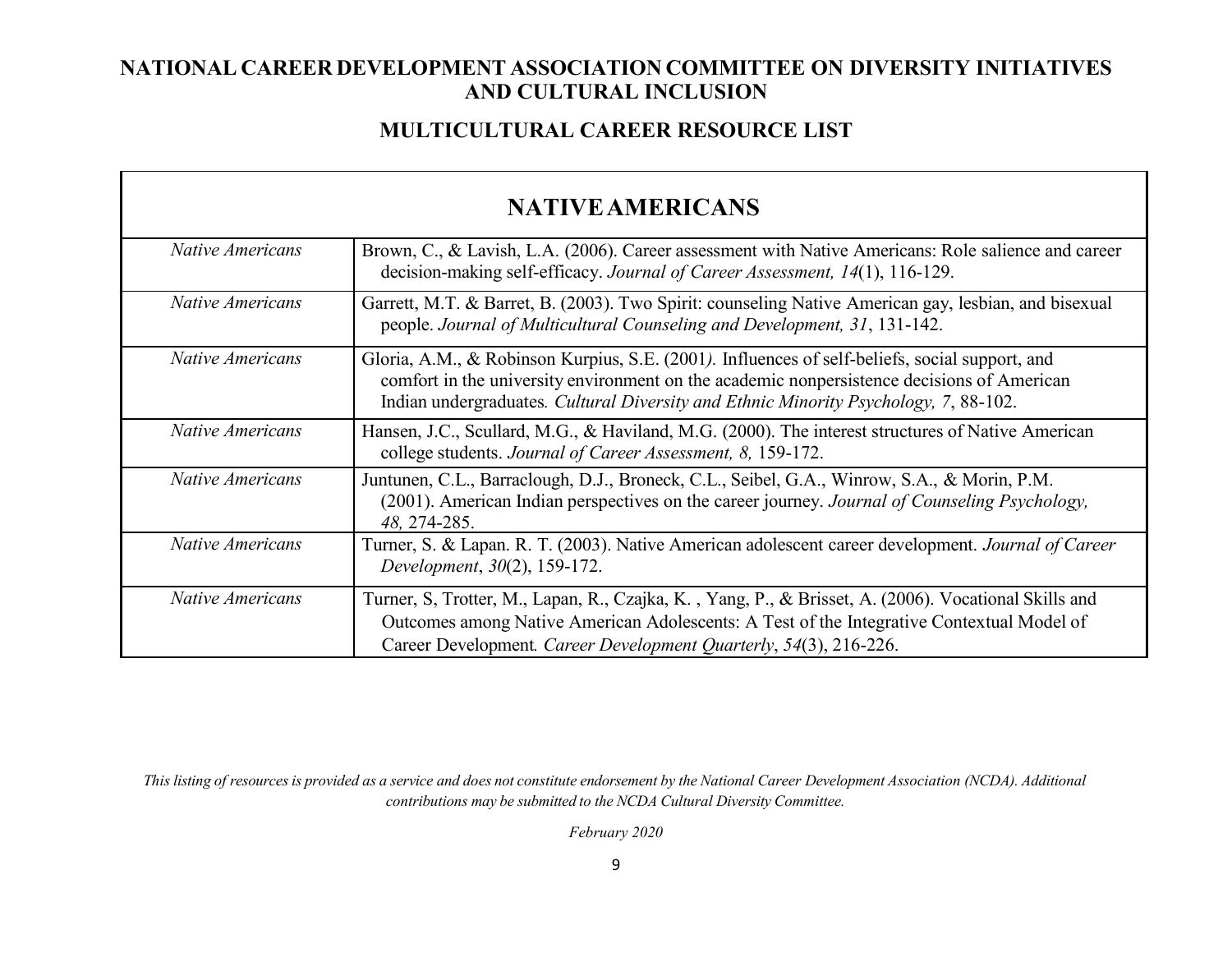#### **MULTICULTURAL CAREER RESOURCE LIST**

### **Gender**

| Women | Barnett, R.C., & Hyde, J.S. (2001). Women, men, work, and family: An expansionist theory. American<br>Psychologist, 56, 781-796.                                                                                                             |
|-------|----------------------------------------------------------------------------------------------------------------------------------------------------------------------------------------------------------------------------------------------|
| Women | Betz, N.E. (2002). Women's career development: Weaving personal themes and<br>theoretical constructs. Counseling Psychologist, 30, 467-481.                                                                                                  |
| Women | Betz, N.E. (2005). Women's career development. In S.D. Brown & R.W. Lent (Eds.), Career<br>development and counseling: Putting theory and research to work (pp.225-252). Hoboken,<br>NJ: John Wiley & Sons, Inc.                             |
| Women | Chae, M.H. (2002). Counseling reentry women: An overview. Journal of Employment<br>Counseling, 39, 146-152.                                                                                                                                  |
| Women | Cook, E.P., Heppner, M.J., & O'Brien, K.M. (2002). Career development of women of color<br>and white women: Assumptions, conceptualizations, and interventions from an ecological<br>perspective. Career Development Quarterly, 50, 291-304. |
| Women | Fitzgerald, L.F., & Harmon, L.W. (2001). Women's career development: A postmodern update. In<br>F.L.T. Leong & A. Barak (Eds.), Contemporary models in vocational psychology (pp. 207-230).<br>Mahwah, NJ: Erlbaum.                          |
| Women | Pearson, Q.M. (2007). Role overload, job satisfaction, leisure satisfaction, and psychological health<br>among employed women. Journal of Counseling & Development, 86, 57-63.                                                               |
| Women | Ronzio, C. R. (2012). Counseling Issues for Adult Women in Career Transition. Journal of<br><i>Employment Counseling</i> , 49(2), 74–84. https://doi-org.lscsproxy.lonestar.edu/10.1002/j.2161-<br>1920.2012.00008.x                         |
| Women | Walsh, B.W. & Heppner, M.J. (2006). Handbook of career counseling for women. (2nd ed.).<br>USA: Lawrence Erlbaum Associates.                                                                                                                 |

This listing of resources is provided as a service and does not constitute endorsement by the National Career Development Association (NCDA). Additional *contributions may be submitted to the NCDA Cultural Diversity Committee.*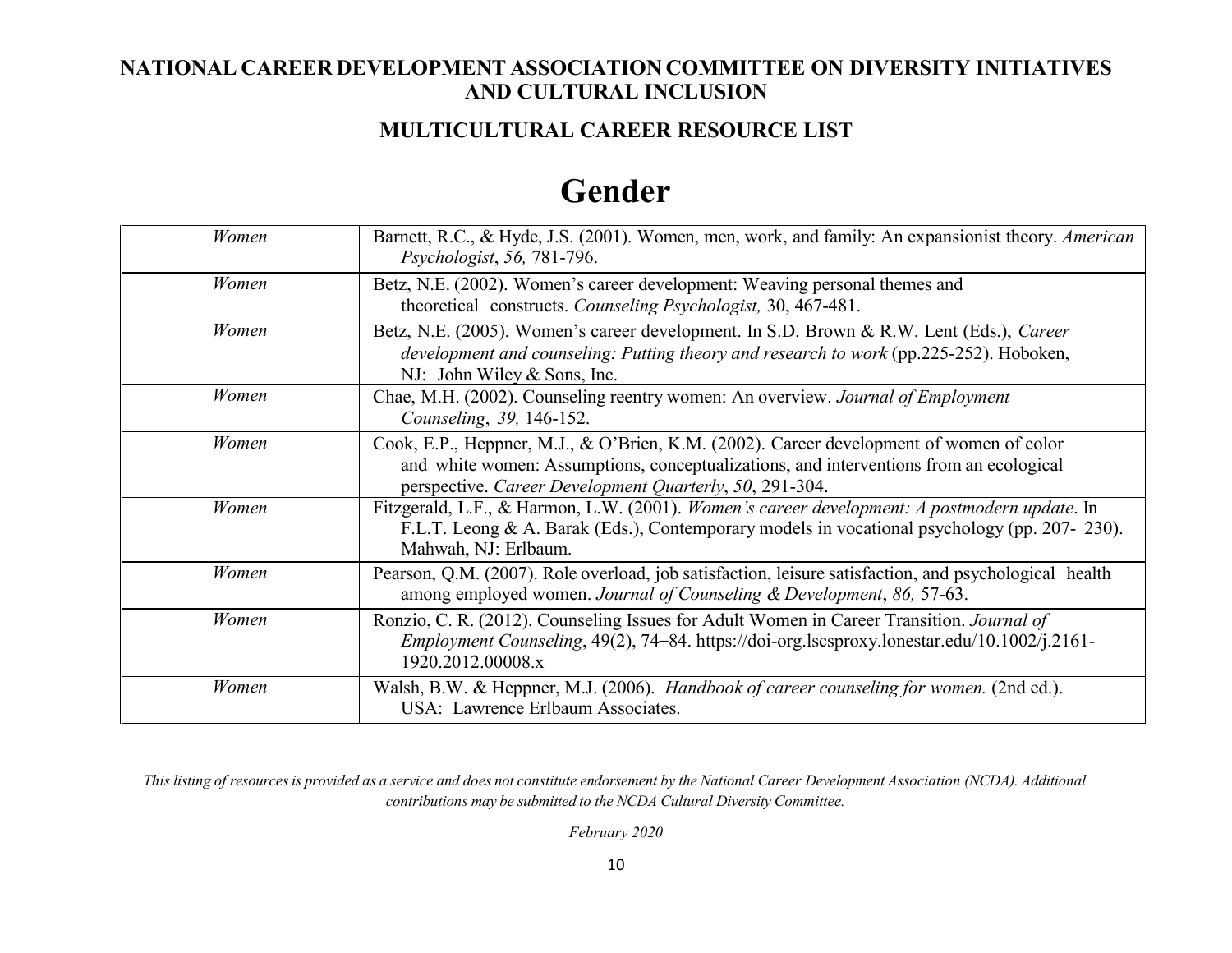### **MULTICULTURAL CAREER RESOURCE LIST**

| <i>LGBTQI</i> | Barrett, B., Logan, C. (2001). Counseling gay men & lesbians: A practice primer. Belmont, CA:<br><b>Brooks</b>                                                                                                                                                                                                                                                                                |
|---------------|-----------------------------------------------------------------------------------------------------------------------------------------------------------------------------------------------------------------------------------------------------------------------------------------------------------------------------------------------------------------------------------------------|
| <i>LGBTQI</i> | Brostoff, M. (2005). Becoming visible in the workplace: changing times for gays and lesbians.<br>Presentation at the meeting of the Society for Human Resource Management.                                                                                                                                                                                                                    |
| <i>LGBTQI</i> | Cherning, J.N., Johnson, Melissa R. (2003). Affirmative psychotherapy & counseling for lesbian<br>& gay men. Thousand Oaks, CA: Sage Publications.                                                                                                                                                                                                                                            |
| <i>LGBTQI</i> | Chung, Y. B. (2003). Career counseling with lesbian, gay, bisexual, and transgendered persons: The<br>next decade. Career Development Quarterly, 52, 78-85.                                                                                                                                                                                                                                   |
| <b>LGBTQI</b> | Chung, Y. Barry. (2003). <i>Ethical and professional issues in career assessment with lesbian, gay and</i><br>bisexual persons. Journal of Career Assessment, 11, 96-112.                                                                                                                                                                                                                     |
| <b>LGBTQI</b> | Croteau, J.M., Anderson, M.Z., Distefano, T.M., & Kampa-Kokesch, S. (2000). Lesbian, gay, and<br>bisexual vocational psychology: Reviewing foundations and planning construction. In R. Perez, K.A.<br>DeBord, & K.J. Bieschke (Eds.), Handbook of counseling and psychotherapy with lesbian, gay,<br>and bisexual clients (pp. 383-408). Washington, DC: American Psychological Association. |
| <i>LGBTQI</i> | Degges-White, S. & Schoffner, M.F. (2002). Career counseling with lesbian clients: Using the Theory of<br>Work Adjustment as a framework. Career Development Quarterly, 51, 87- 96.                                                                                                                                                                                                           |
| <i>LGBTOI</i> | Erickson-Schroth, L. (2014). Trans bodies, trans selves: A resource for the transgender community.<br>New York, NY: Oxford University.                                                                                                                                                                                                                                                        |
| <i>LGBTQI</i> | Henneman, T. (2007). Best companies. The Advocate, 995, 34-42.                                                                                                                                                                                                                                                                                                                                |
| <i>LGBTQI</i> | Katz, J. (1995). Constructing and Critiquing sexual categories: The invention of heterosexuality. 50-61.                                                                                                                                                                                                                                                                                      |

### **LGBTQI** (Lesbian, Gay, Bisexual, Transgender, Queer, Intersex)

This listing of resources is provided as a service and does not constitute endorsement by the National Career Development Association (NCDA). Additional *contributions may be submitted to the NCDA Cultural Diversity Committee.*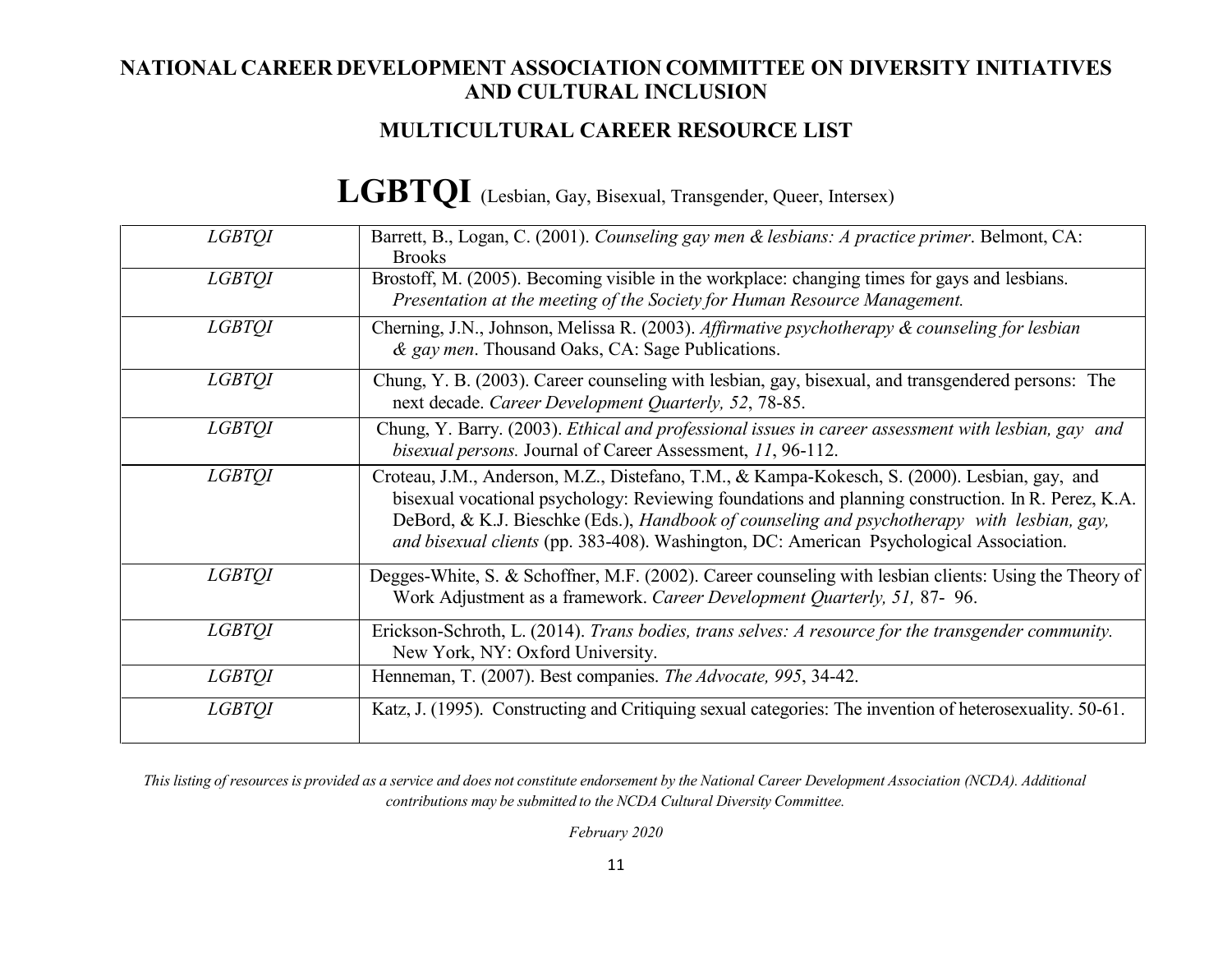#### **MULTICULTURAL CAREER RESOURCE LIST**

| <b>LGBTQI</b> | Munson, M. & Cook-Daniels, L. (2015). Milwaukee, WI: FORGE. Let's Talk About It: A Transgender<br>Survivor's Guide to Accessing Therapy. Retrieved on January 5, 2016 at https://forge-forward.org/wp-<br>content/docs/Lets-Talk-Therapist-Guide.pdf.                                                                       |
|---------------|-----------------------------------------------------------------------------------------------------------------------------------------------------------------------------------------------------------------------------------------------------------------------------------------------------------------------------|
| <b>LGBTQI</b> | Nadal, K. L. (2013). That's So Gay! Microaggressions and the Lesbian, Gay, Bisexual, and Transgender<br>Community. Washington DC: American Psychological Association.                                                                                                                                                       |
| <b>LGBTQI</b> | Perez, R., DeBord, K.A., & Bieschke, K.J. (Eds.). (2000). Handbook of counseling and psychotherapy with<br>lesbian, gay, and bisexual clients. Washington, DC: American Psychological Association.                                                                                                                          |
| <b>LGBTQI</b> | Pope, M., Barret, B., Szymanski, D. Chung, Y.B., Singaravelu, H., McLean, M., & Sambria, S. (2004).<br>Culturally appropriate career counseling with gay and lesbian clients. Career Development Quarterly,<br>53, 157-177.                                                                                                 |
| <b>LGBTQI</b> | Pope, M.S., Prince, J.P., & Mitchell, K. (2000). Responsible career counseling with lesbian and gay<br>students. In D. A. Luzzo (Ed.), Career counseling of college students (pp. 267-282). Washington, DC:<br>American Psychological Association.                                                                          |
| <b>LGBTQI</b> | Rostosky, S.S. & Riggle, E.DB. (2002). "Out" at work: The relation of actor and partner workplace policy<br>and internalized homophobia to disclosure status. Journal of Counseling Psychology, 49, 411-419.                                                                                                                |
| <b>LGBTQI</b> | Schmidt, Christa K., Nilsson, Johanna E. (2006). The effects of simultaneous developmental processes:<br>factors relating to the career development of lesbian, gay and bisexual youth. Career Development<br>Ouarterly, 55, 22-37.                                                                                         |
| <b>LGBTQI</b> | Snyder, K. (2003). Lavender road to success: The career guide for the gay community. Berkely, CA: Ten<br>Speed Press.                                                                                                                                                                                                       |
| <b>LGBTQI</b> | Strayhorn, T.L., Johnson, R.M. Henderson, T.S., & Tillman-Kelly, D.L. (2015). Beyond<br>coming out: New insights about GLBQ college students of color. Columbus, OH: Center<br>for Higher Education Enterprise, The Ohio State University.<br>Retrieved on December 10, 2015 at https://chee.osu.edu/beyond-coming-out.pdf. |

This listing of resources is provided as a service and does not constitute endorsement by the National Career Development Association (NCDA). Additional *contributions may be submitted to the NCDA Cultural Diversity Committee.*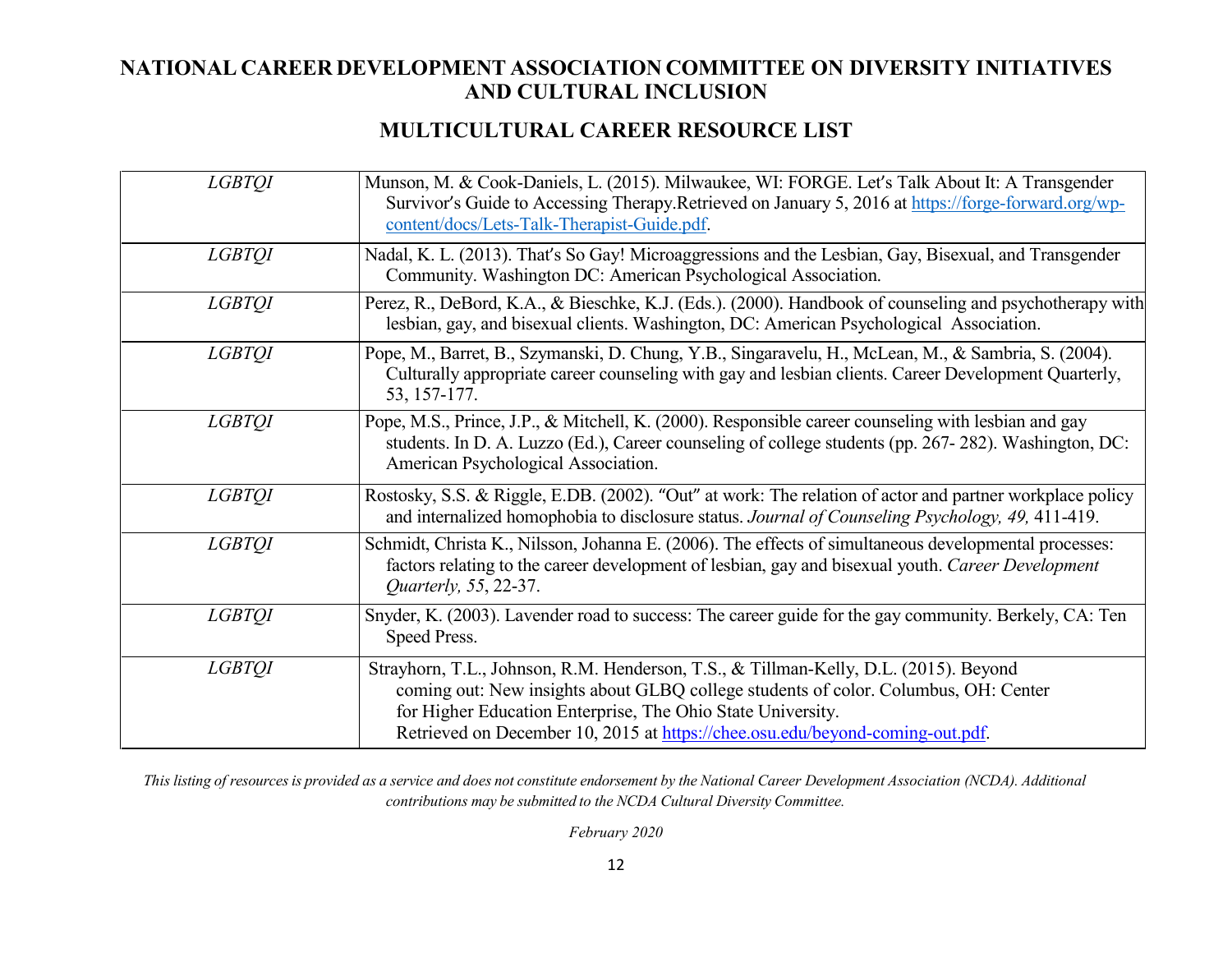### **MULTICULTURAL CAREER RESOURCE LIST**

### **Racism & Discrimination**

| Racism and<br>Discrimination | Beverly, Phillip & Pendler, Paul (2012). The Racism Root Kit: Understanding the Insidiousness of White Privilege.<br>Chicago, IL: Department of History, Philosophy, and Political Science Chicago State University. Retrieved on<br>December 10, 2015 at https://sachscenter.com/wp-content/uploads/2015/08/PaulPendler-Root-Kit.pdf.                     |
|------------------------------|------------------------------------------------------------------------------------------------------------------------------------------------------------------------------------------------------------------------------------------------------------------------------------------------------------------------------------------------------------|
| Racism and<br>Discrimination | Hardy, Kenneth V. (2013). Healing the Hidden Wounds of Racial Trauma. Reclaiming Children and Youth, 22(1),<br>24-28.                                                                                                                                                                                                                                      |
| Racism and<br>Discrimination | Mcinosh, Peggy (1988), White Privilege and Male Privilege: A Personal Account of Coming To See<br>Correspondences through Work in Women's Studies. Wellesley, MA: Wesley College Center for Research on<br>Women. Retrieved on December 10, 2015 at<br>http://www.cirtl.net/files/PartI CreatingAwareness WhitePrivilegeUnpackingtheInvisibleKnapsack.pdf. |
| Racism and<br>Discrimination | Perez-Huber, Lindsay & Solorzano, Daniel G. (2015). Racial Microaggressions what they are, what they are not,<br>and why they matter. Latino Policy & Issues Brief. Regents of the University of California. Los Angeles, CA.<br>Retrieved on December 10, 2015 at http://www.chicano.ucla.edu/files/PB30.pdf.                                             |
| Racism and<br>Discrimination | Utsey, Shawn O;Ponterotto, Joseph G;Porter, Jerlym S. (2008). Prejudice and Racism, Year 2008-Still Going<br>Strong: Research in Reducing Prejudice with Recommended Methodological Advances. Journal of Counseling<br>and Development. American Counseling Association.                                                                                   |

This listing of resources is provided as a service and does not constitute endorsement by the National Career Development Association (NCDA). Additional *contributions may be submitted to the NCDA Cultural Diversity Committee.*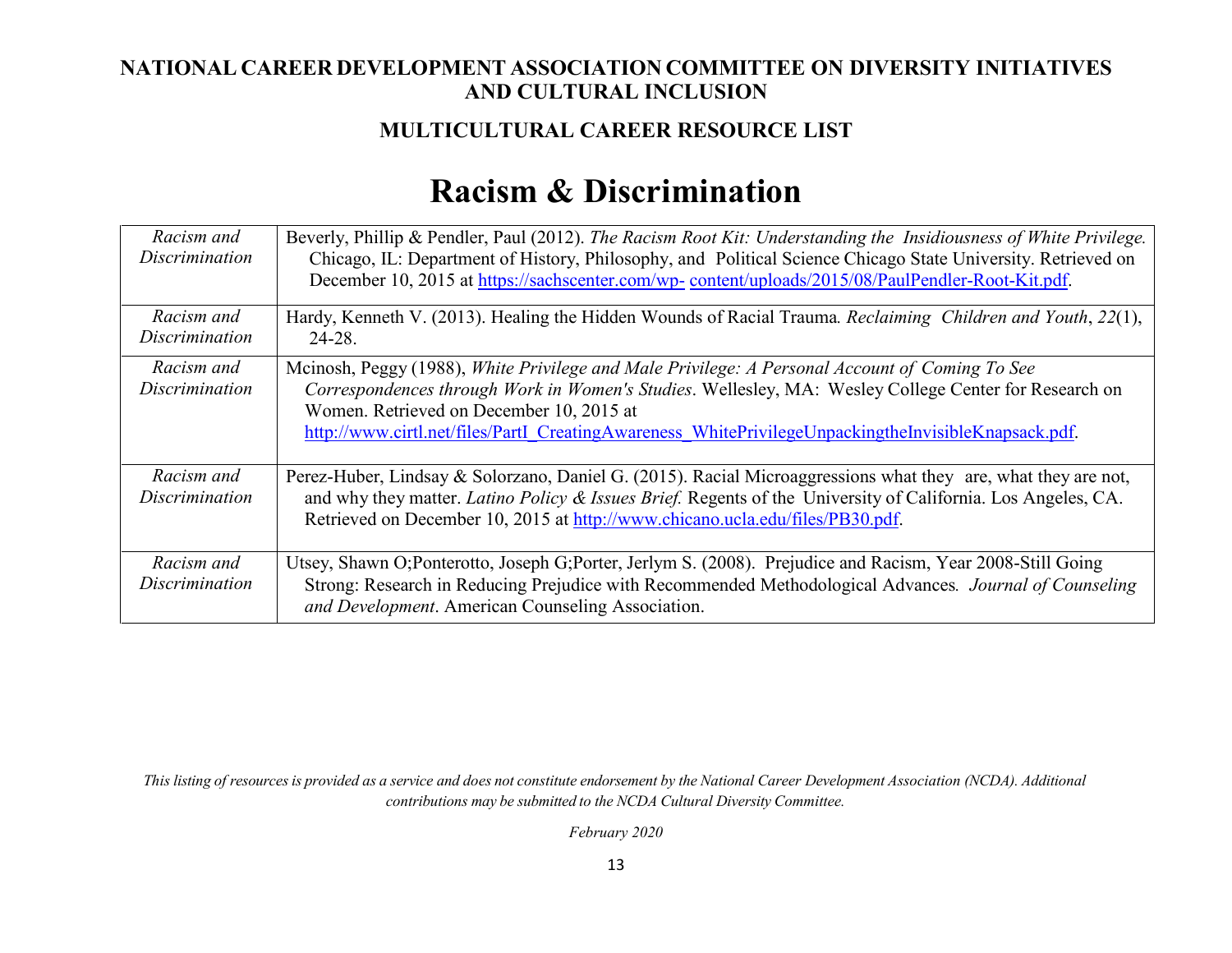### **MULTICULTURAL CAREER RESOURCE LIST**

# **Ability**

| (Dis)ability           | Barlow, J., Wright, C., & Cullen, L. (2002). A job-seeking self-efficacy scale for people with<br>disabilities: Preliminary development and psychometric testing. British Journal of<br>Guidance and Counseling, 30, 37-53.             |
|------------------------|-----------------------------------------------------------------------------------------------------------------------------------------------------------------------------------------------------------------------------------------|
| (Dis)ability           | Beveridge, S., Craddock, S.H., Liesener, J., Stapleton, M., & Hershenson, D. (2002). INCOME: A<br>framework for conceptualizing the career development of persons with disabilities.<br>Rehabilitation Counseling Bulletin, 45(4), 195. |
| (Dis)ability           | Brolin, D.E. (2004). Career development and transition services: a functional life skills approach.<br>Upper Saddle River, NJ: Merrill.                                                                                                 |
| (Dis)ability           | Bruyere, S.M., Erickson, W.A., & Ferrentino, J.T. (2003). Identity and disability in the workplace.<br>William and Mary Law Review, 44, 3. Williamsburg: Marshall-Wythe School of Law,<br>College of William and Mary in Virginia.      |
| $(Dis)$ <i>ability</i> | Connor, D. & Baglieri, S. (2009). Tipping the Scales: Disability Studies asls "How much<br>diversity can you take?" In S. Steinberg (Ed). Diversity and multiculturalism: a reader. New<br>York: Peter Lang Publishing Inc.             |
| (Dis)ability           | Ferguson Publishing. (2006). Ferguson career resource guide for people with disabilities. New<br>York: Ferguson.                                                                                                                        |
| (Dis)ability           | Granger, B. (2000). The role of psychiatric rehabilitation practitioners in assisting people in<br>understanding how to best assert their ADA rights and arrange job accommodations.<br>Psychiatric Rehabilitation Journal, 23(3) 215.  |
| (Dis)ability           | Hagner, D., Mcgahie, K., & Cloutier, H. (2001). A model career assistance process for individuals<br>with severe disabilities. Journal of Employment Counseling, 38(4), 197.                                                            |

This listing of resources is provided as a service and does not constitute endorsement by the National Career Development Association (NCDA). Additional *contributions may be submitted to the NCDA Cultural Diversity Committee.*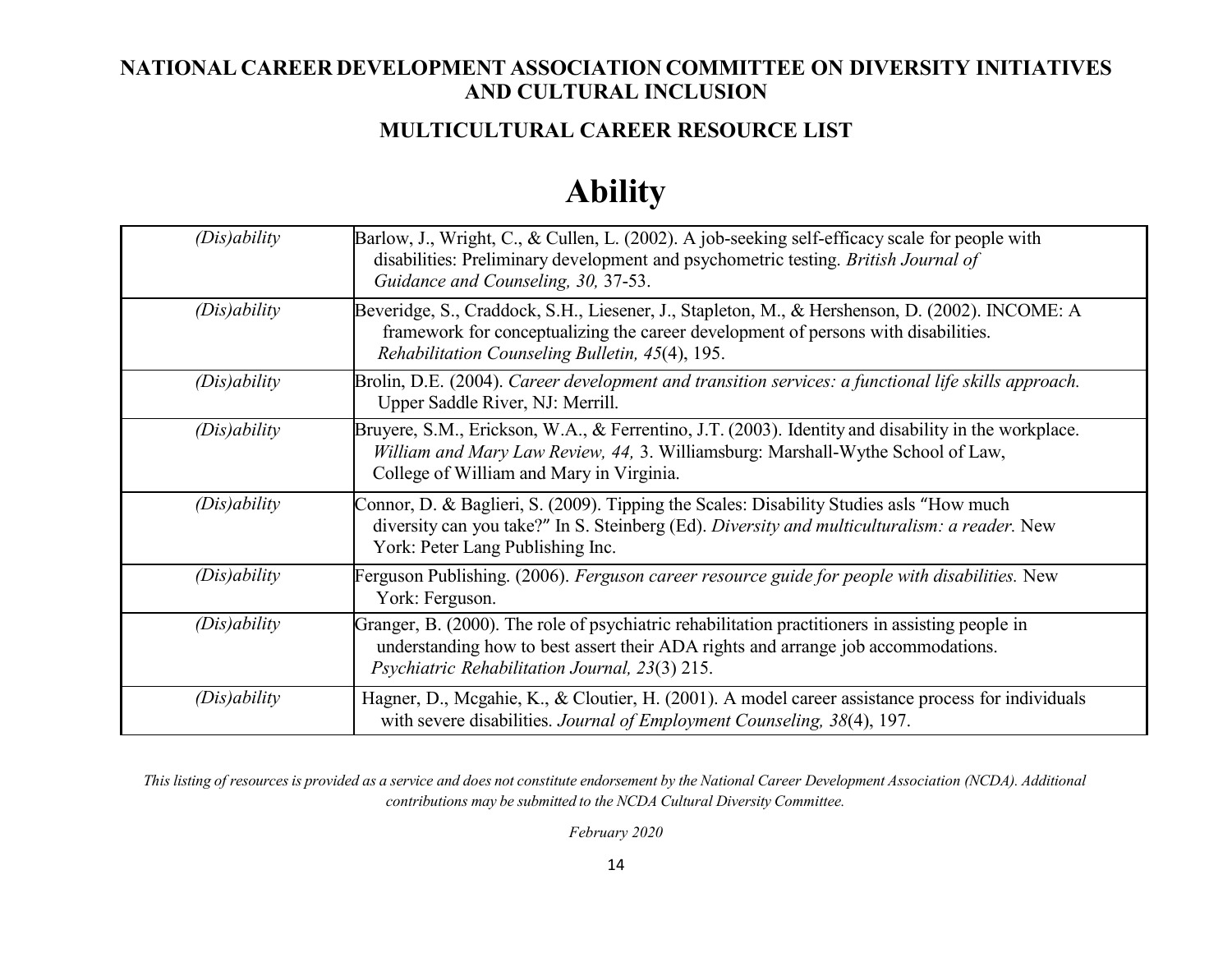#### **MULTICULTURAL CAREER RESOURCE LIST**

| (Dis)ability | Hershenson, D.B. (2005). INCOME: A culturally inclusive and disability-sensitive framework<br>for organizing career development concepts and interventions. Career Development Quarterly,<br>$54(2)$ , 150-161.                                            |
|--------------|------------------------------------------------------------------------------------------------------------------------------------------------------------------------------------------------------------------------------------------------------------|
| (Dis)ability | Hitchings, W.E., Luzzo, D.A., Ristow, R., & Horvath, M. (2001). The career development needs<br>of college students with learning disabilities: In their own words. Learning Disabilities<br>Research & Practice (Blackwell Publishing Limited), 16(1), 8. |
| (Dis)ability | Lengnick-Hall, M.L. (2007). Hidden talent: How leading companies hire, retain, and benefit from<br>people with disabilities. Westport, CN: Praeger.                                                                                                        |
| (Dis)ability | Meyer, R.N. (2001) Asperger syndrome employment workbook: An employment workbook for<br>adults with Asperger syndrome. London: Jessica Kingsley.                                                                                                           |
| (Dis)ability | Szymanski, E. & Parker, R.M. (Eds.). (2003). Work and disability: Issues and strategies in career<br>development and job placement (2nd ed.). Austin, TX: ProEd.                                                                                           |
| (Dis)ability | Wendell, S. (2010). The Social Construction of Disability. In M. Adams, W. Bluemenfeld, C.<br>Castaneda, H. Hackman, M. Peters, & X. Zuniga (Eds.) Readings for Diversity and Social<br>Justice Second Edition. New York: Routledge.                       |

This listing of resources is provided as a service and does not constitute endorsement by the National Career Development Association (NCDA). Additional *contributions may be submitted to the NCDA Cultural Diversity Committee.*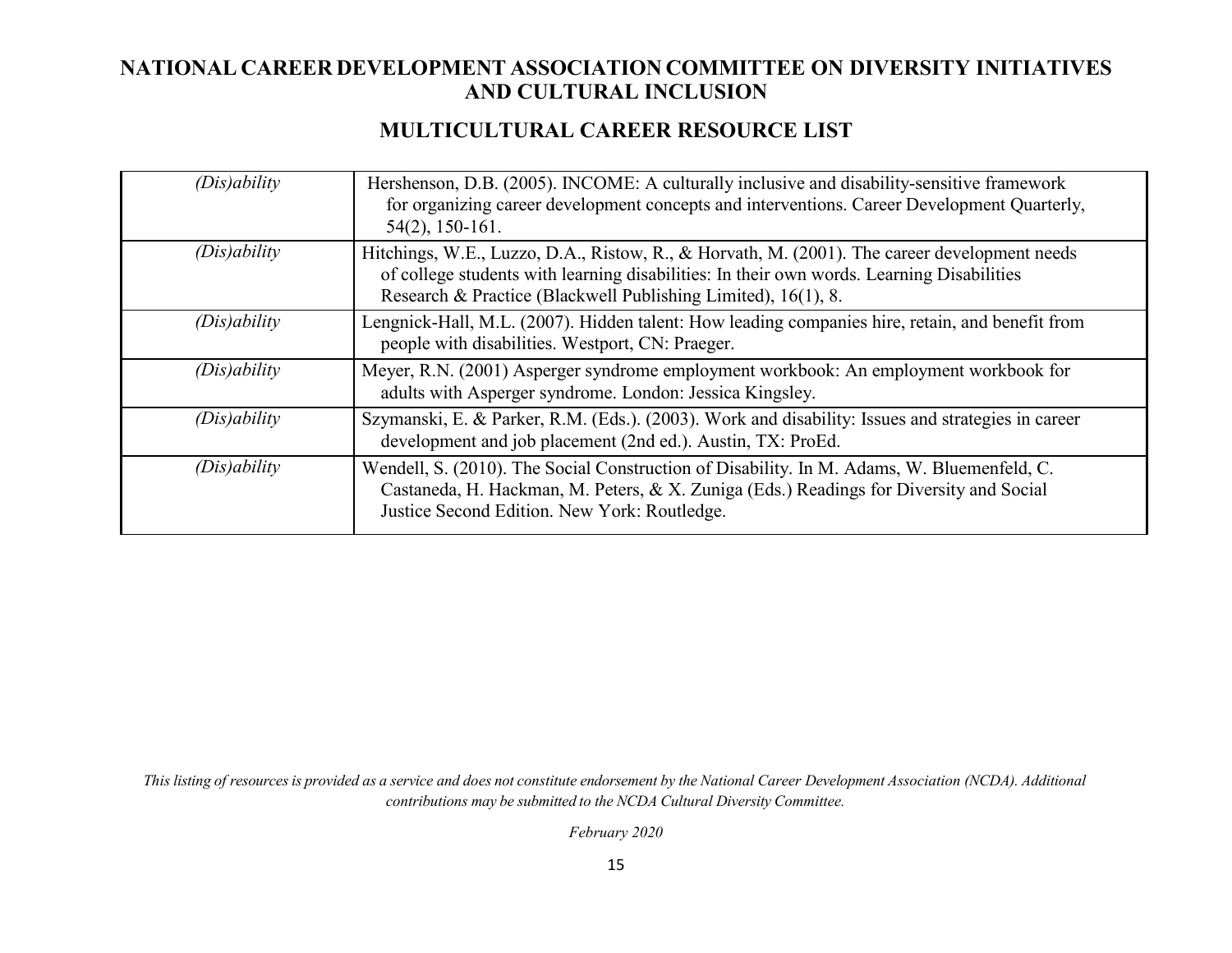#### **MULTICULTURAL CAREER RESOURCE LIST**

## **Identity**

|                 | Helms, J. (1997). Toward a model of white racial identity development. In K. Arnold & I. King (Eds.). |
|-----------------|-------------------------------------------------------------------------------------------------------|
| <i>Identity</i> | College Student Development and Academic Life: Psychological, Intellectual and Moral Issues.          |
|                 | New York: Garland Publishers.                                                                         |
| <i>Identity</i> | Tatum, B. D. (2000). The Complexity of Identity: "Who am I?." In Adams, M., Blumenfeld, W. J.,        |
|                 | Hackman, H. W., Zuniga, X., Peters, M. L. (Eds.), Readings for diversity and social justice: An       |
|                 | anthropology on racism, sexism, anti-Semitism, heterosexism, classism and ableism (pp. 9-14). New     |
|                 | York: Routledge.                                                                                      |

This listing of resources is provided as a service and does not constitute endorsement by the National Career Development Association (NCDA). Additional *contributions may be submitted to the NCDA Cultural Diversity Committee.*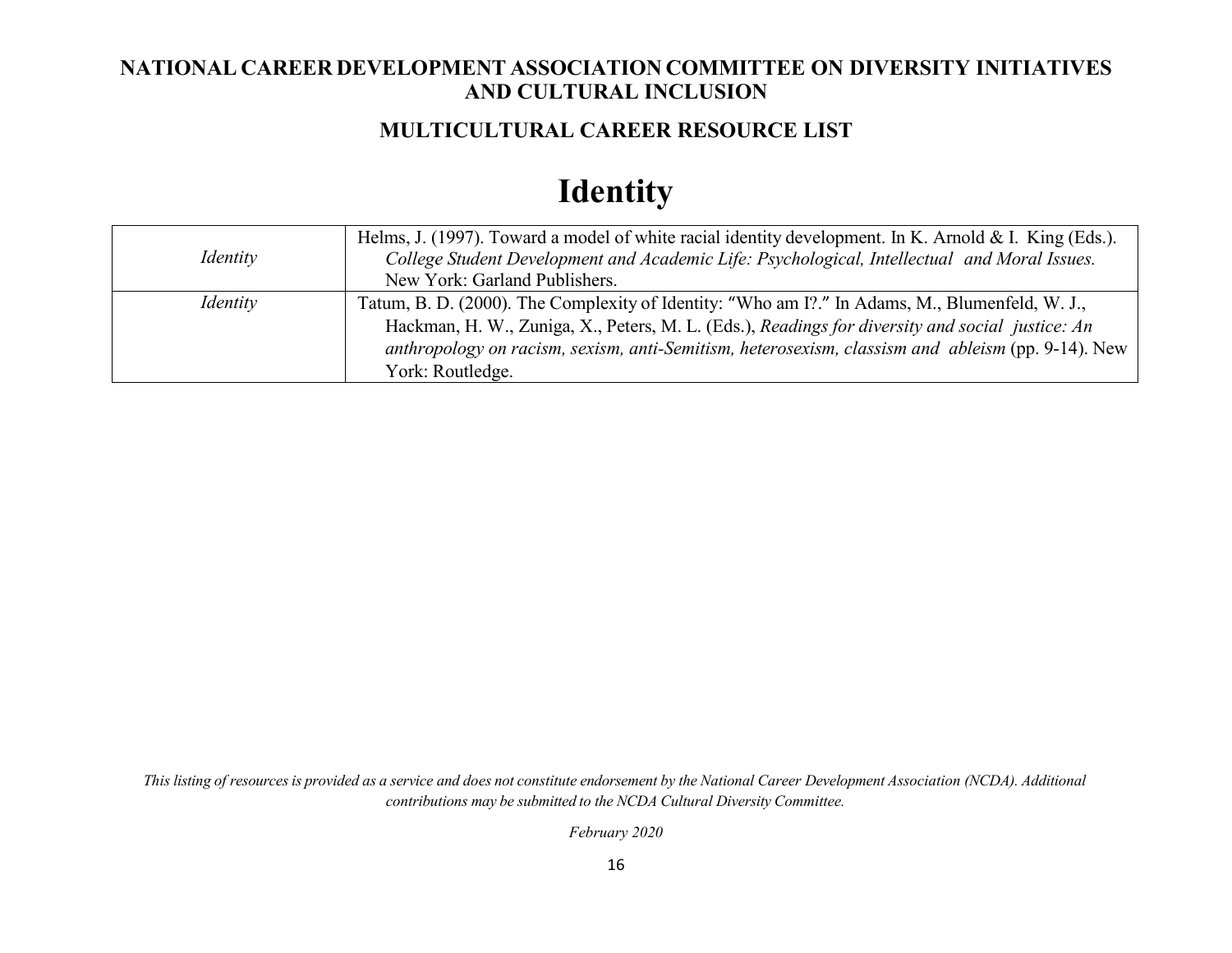#### **MULTICULTURAL CAREER RESOURCE LIST**

### **Power**

| Power | Domhoff, G. (2005). Studying Power. Web essay located at             |
|-------|----------------------------------------------------------------------|
|       | http://sociology.ucsc.edu/whorulesamerica/theory/studying power.html |

This listing of resources is provided as a service and does not constitute endorsement by the National Career Development Association (NCDA). Additional *contributions may be submitted to the NCDA Cultural Diversity Committee.*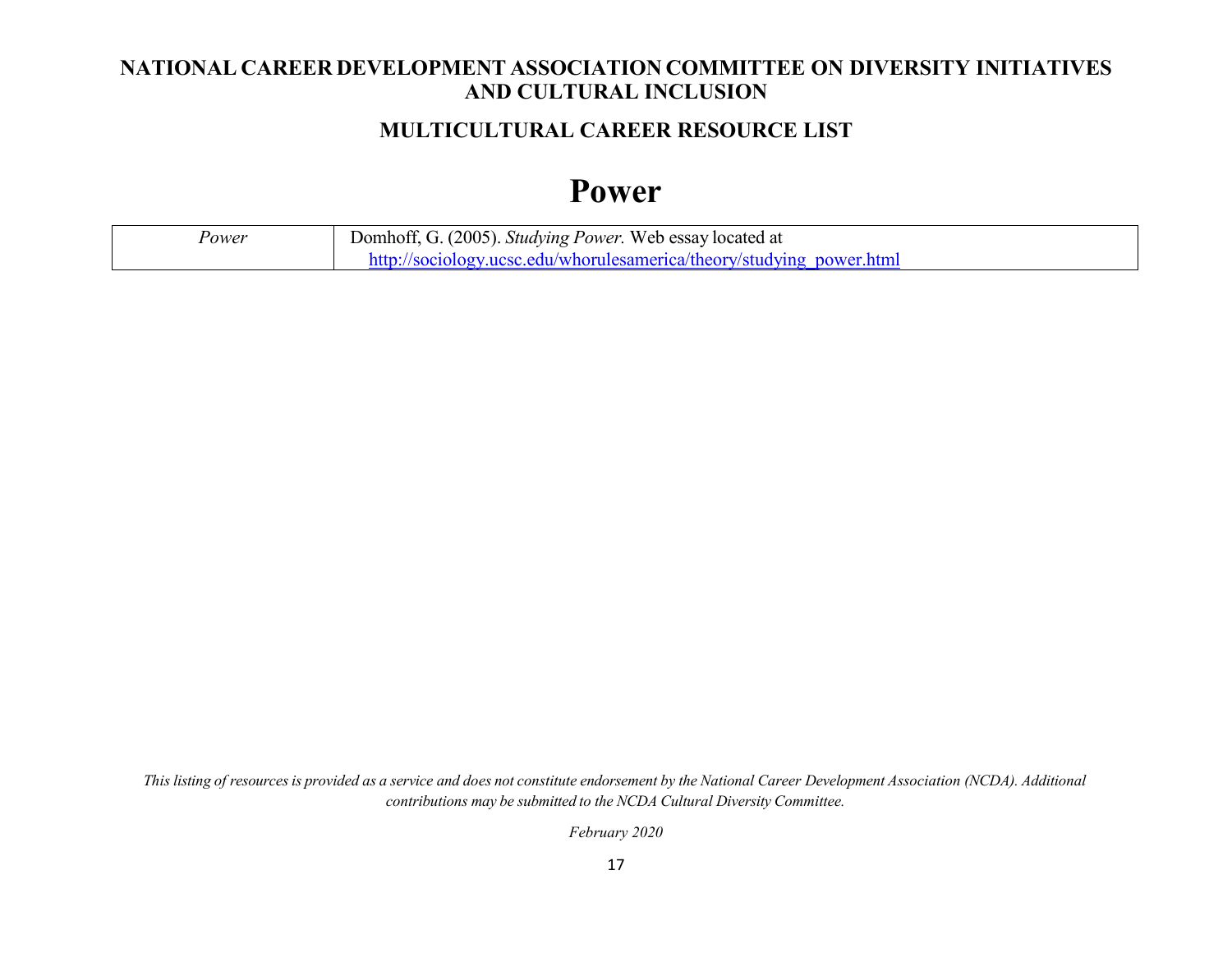#### **MULTICULTURAL CAREER RESOURCE LIST**

### **Globalization**

| Globalization | Suarez-Orozco, C. (2004). Formulating identity in a globalized world. In M. Suarez-Orozco & D. Qin- |
|---------------|-----------------------------------------------------------------------------------------------------|
|               | Hilliard (Eds.). Globalization: culture and education in the new millennium. Berkley, CA:           |
|               | University of California Press, 173-202.                                                            |

This listing of resources is provided as a service and does not constitute endorsement by the National Career Development Association (NCDA). Additional *contributions may be submitted to the NCDA Cultural Diversity Committee.*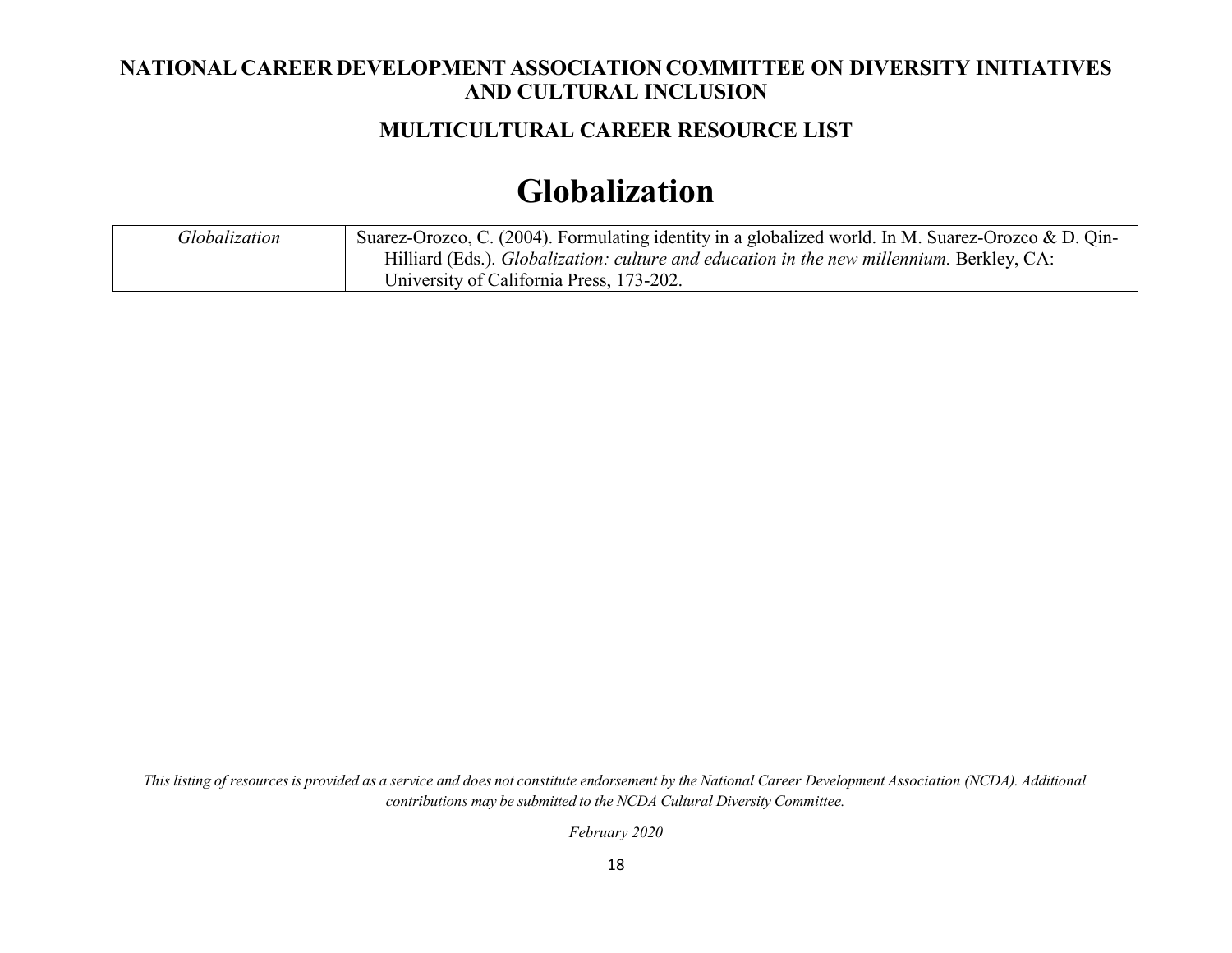#### **MULTICULTURAL CAREER RESOURCE LIST**

## **Immigration**

| Immigration | Brilliant, J. J. (2000). Issues in Counseling Immigrant College Students. Community College |
|-------------|---------------------------------------------------------------------------------------------|
|             | Journal Research and Practice, 24: 7, 577-586.                                              |

This listing of resources is provided as a service and does not constitute endorsement by the National Career Development Association (NCDA). Additional *contributions may be submitted to the NCDA Cultural Diversity Committee.*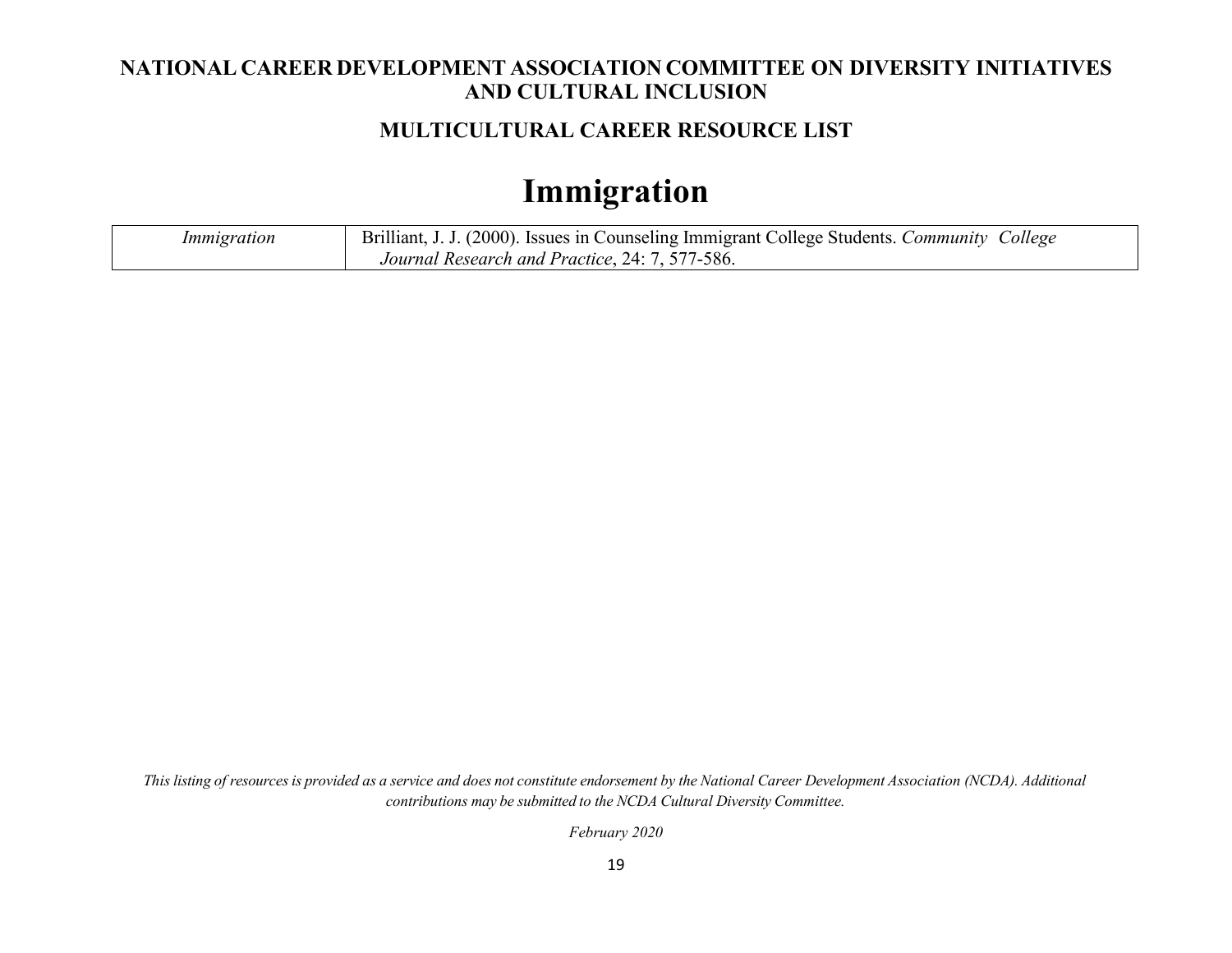#### **MULTICULTURAL CAREER RESOURCE LIST**

# **Religion and Spirituality**

| Religion and Spirituality | Bartley, J. L. & Cashwell, C. S. (2014). Integrating Religion and Spirituality into Counseling, |
|---------------------------|-------------------------------------------------------------------------------------------------|
|                           | <i>American Counseling Association Practice Briefs</i> , University of North Carolina.          |

This listing of resources is provided as a service and does not constitute endorsement by the National Career Development Association (NCDA). Additional *contributions may be submitted to the NCDA Cultural Diversity Committee.*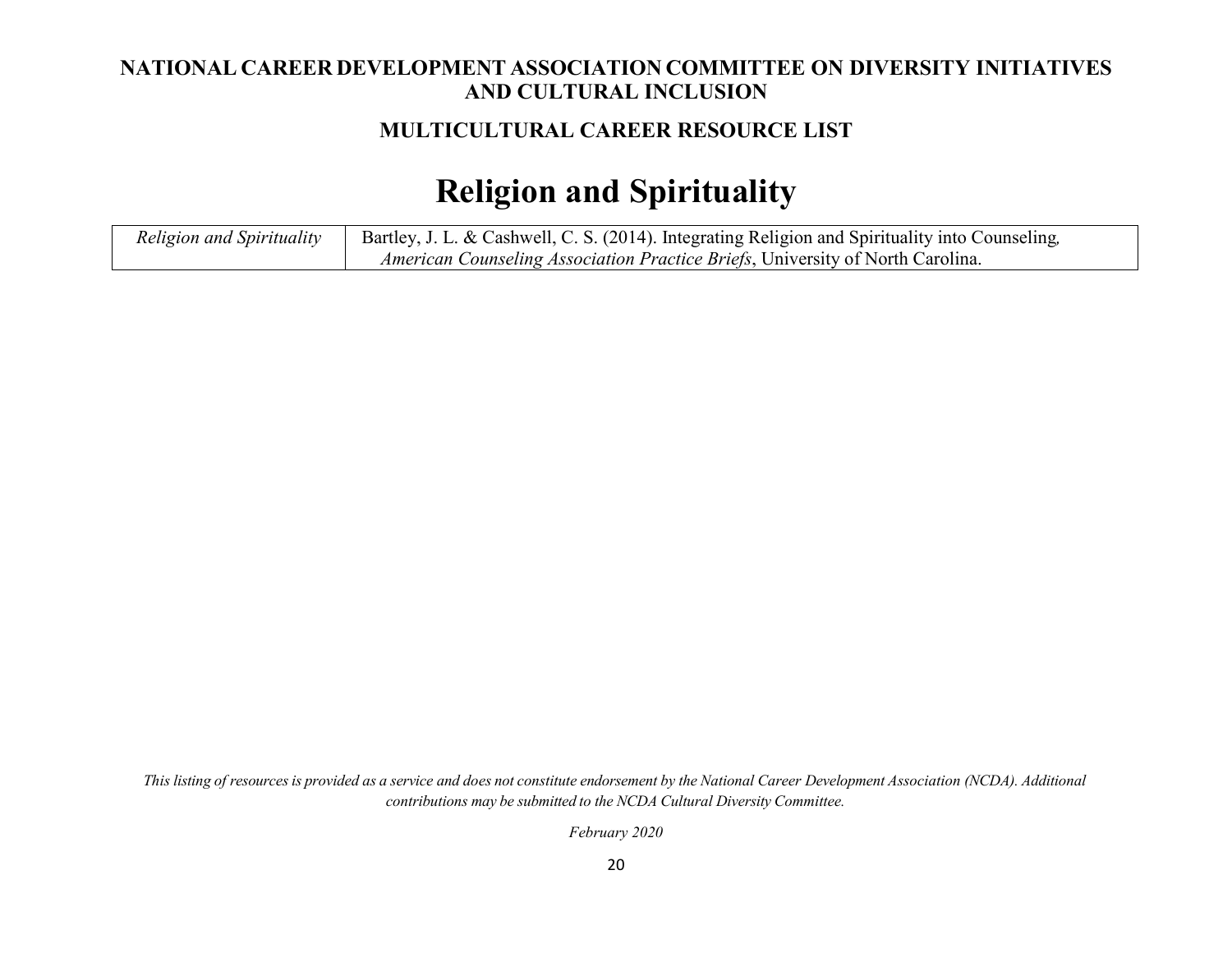#### **MULTICULTURAL CAREER RESOURCE LIST**

### **Social Class**

| Social Class | Eshelman, A.J., & Rottinghaus, P.J. (2015). Viewing adolescents' career futures through the |
|--------------|---------------------------------------------------------------------------------------------|
|              | lenses of socioeconomic status and social class. Career Development Quarterly, 63, 320-     |
|              | 332. doi: 10.1002/cdq.12031                                                                 |

This listing of resources is provided as a service and does not constitute endorsement by the National Career Development Association (NCDA). Additional *contributions may be submitted to the NCDA Cultural Diversity Committee.*